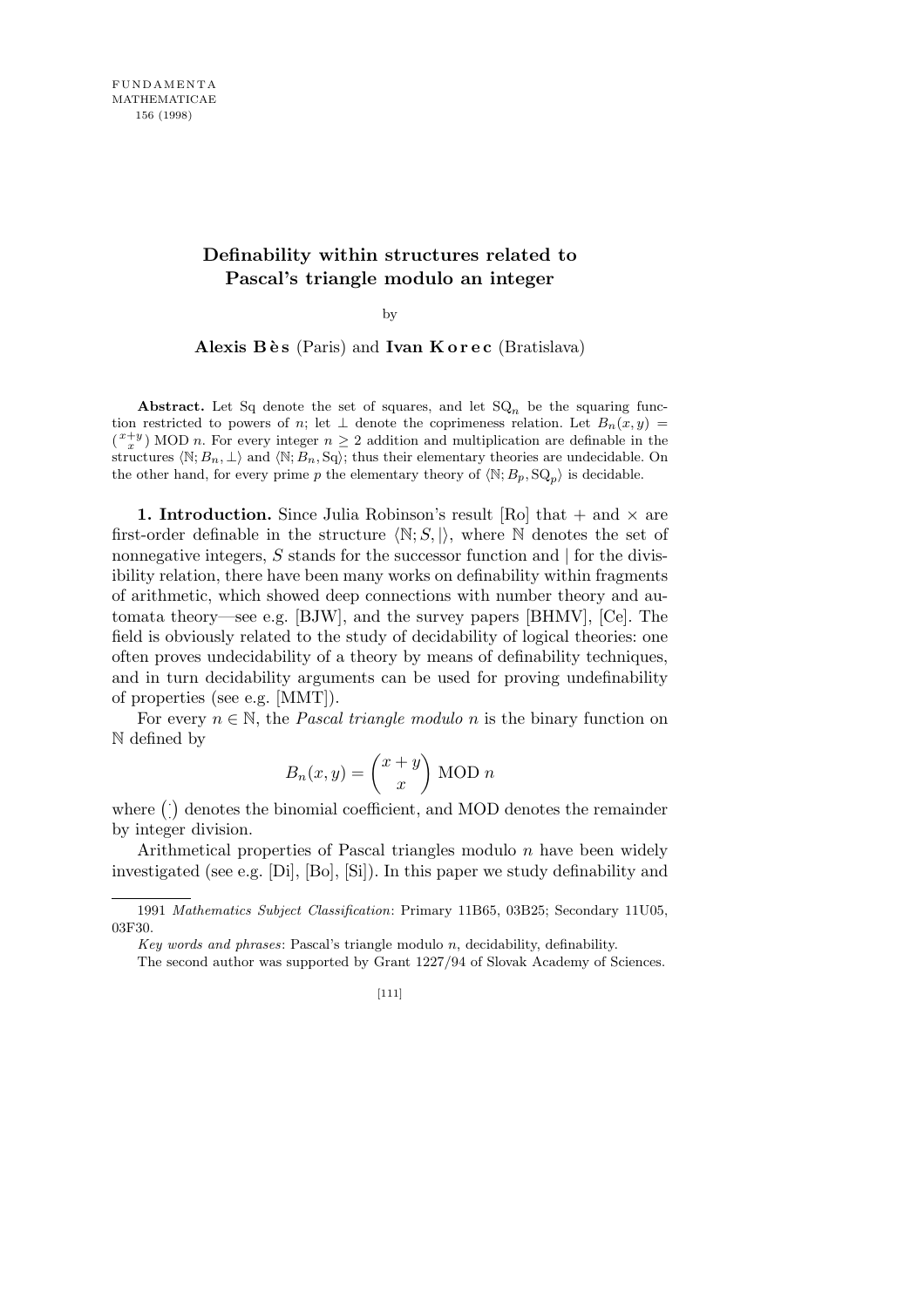decidability questions related to structures containing  $B_n$  and some extra predicate or function. Let us recall some known results in this area:

- *•* If *n ≥* 2 has (at least) two distinct prime divisors then addition and multiplication are definable in the structure  $\langle \mathbb{N}; B_n \rangle$ ; thus its elementary theory is undecidable [Ko1].
- If  $n \geq 2$  is a prime number then the elementary theory of  $\langle \mathbb{N}; B_n, + \rangle$ is decidable [Ko3].
- *•* If *n ≥* 2 is a prime power but not a prime then addition is definable in  $\langle \mathbb{N}; B_n \rangle$ ; moreover, the elementary theory of  $\langle \mathbb{N}; B_n \rangle$  (or  $\langle \mathbb{N}; B_n, + \rangle$ ) is decidable [Be].

In Section 3 we study the structure  $\langle \mathbb{N}; B_n, \perp \rangle$ , where  $\perp$  denotes the coprimeness relation (i.e.  $x \perp y$  if and only if  $x$  and  $y$  have no common prime divisor). We use arithmetical results of Richard to define  $+$  and  $\times$  in this structure, from which we deduce the undecidability of its elementary theory. In Section 4 we consider the structure  $\langle \mathbb{N}; B_n, \mathbb{S}_q \rangle$ , where Sq denotes the set of squares; this time again, defining  $+$  and  $\times$  we prove that this structure has an undecidable elementary theory; this result was proved in [Ko2] for the case  $n = 2$ . We then investigate in Section 5 the structure  $\langle \mathbb{N}; B_n, \mathbb{S}Q_n \rangle$ , where  $\mathbb{S}Q_n$  is the squaring function restricted to powers of *n*. It is shown that the elementary theory of  $\langle N; B_n, SQ_n \rangle$  is decidable if and only if *n* is prime.

The equality sign will be considered as a logical symbol. Let *L* be a first-order language, and let *M* be an *L*-structure with domain *M*. Recall that an *n*-ary relation *R* over *M* is *definable* in *M* if and only if there exists a first-order *L*-formula  $\varphi$  with *n* free variables such that for all  $a_1, \ldots, a_n \in M$ ,  $R(a_1, \ldots, a_n)$  holds if and only if  $\mathcal{M} \models \varphi[a_1, \ldots, a_n]$ . In the same way, a function over  $M$  is definable in  $M$  if its graph is definable in  $M$ .

Usually function symbols denote *total* functions; however, to simplify formal definitions we shall introduce function symbols denoting *partial* functions. These partial functions always have positive range and thus could be completed to total ones by the value 0 (which is definable in the structures we consider).

We do not distinguish between a function or predicate and the corresponding formal symbol for it.

**2. Definability results for**  $\langle \mathbb{N}; B_n \rangle$ . The section introduces auxiliary results and definitions which will be used throughout the paper. For every integer  $n \geq 2$  and every  $x \in \mathbb{N}$ , we call any finite sequence  $a_0, a_1, \ldots, a_k$ of nonnegative integers less than *n* such that  $x = \sum_{0 \le i \le k} a_i n^i$  an *n*-ary *expansion* of *x*. We write  $x = [a_k \dots a_0]_n$ , and the  $a_i$ 's are called *digits* of the *n*-ary expansion. Since adding to the sequence  $\langle a_i \rangle_{i \leq k}$  an arbitrary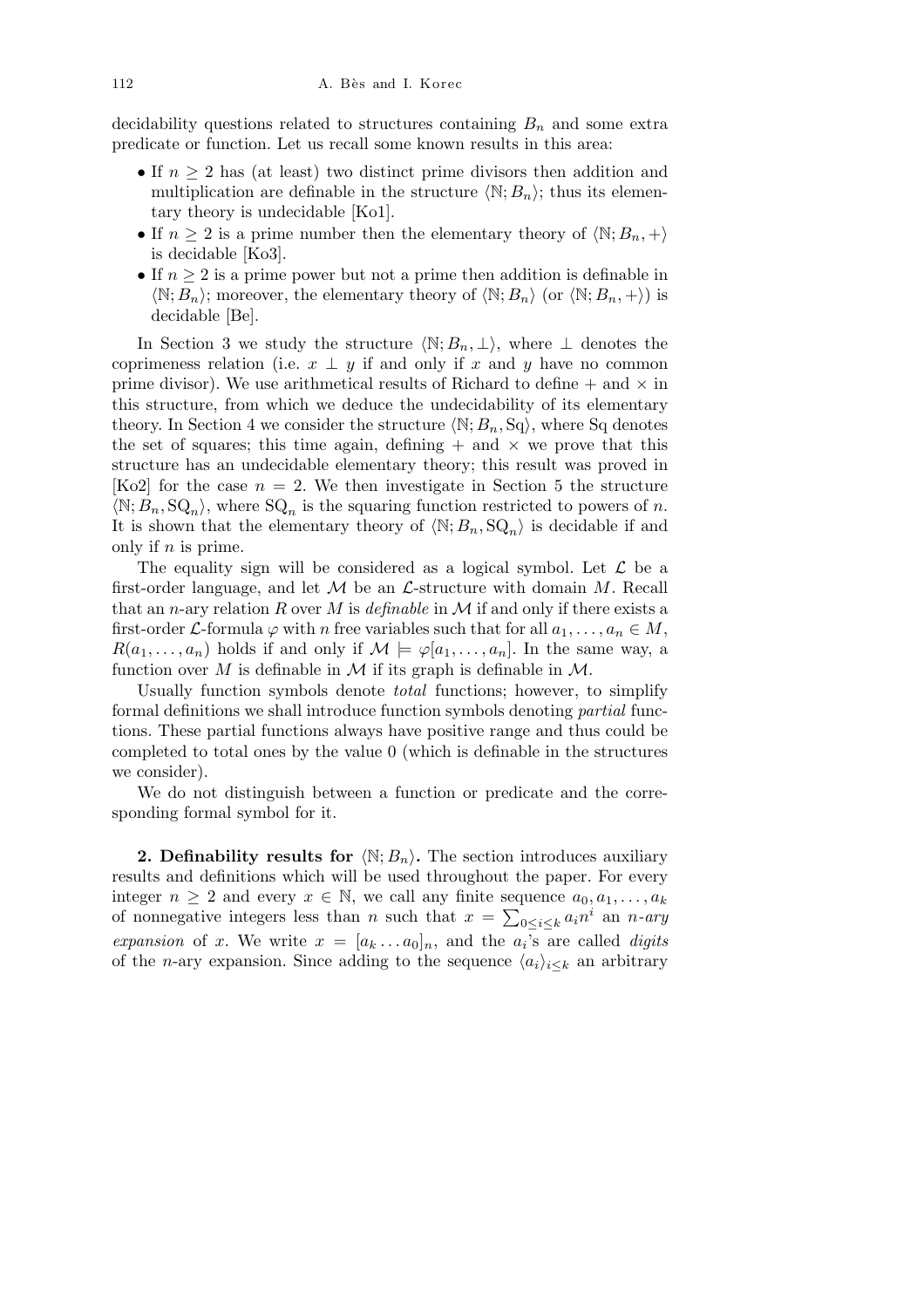number of leading zero digits preserves the first equality, any integer has an infinite number of *n*-ary expansions, and for all integers *x, y* one can always find *n*-ary expansions of *x* and *y* with the same number of digits.

The following theorem, which is a slight modification of a result of Lucas I he following theorem, which is a slight r<br>([Lu], see also [Fi]), relates the value of  $\binom{x+y}{x}$  $\binom{+y}{x}$  modulo *p*, for *p* prime, to the *p*-ary expansions of *x* and *y*.

THEOREM 2.1 (Lucas). Let p be a prime. For any  $x, y \in \mathbb{N}$ , if  $x =$  $[x_n \dots x_1 x_0]_p$  *and*  $y = [y_n \dots y_1 y_0]_p$  *then* 

$$
\binom{x+y}{x} \equiv \prod_{i=0}^{n} \binom{x_i + y_i}{x_i} \pmod{p}.
$$

For the remainder of this section, let *p* denote a prime number. For any  $x = [x_n \dots x_0]_p$  and  $y = [y_n \dots y_0]_p$ , let  $x \subseteq_p y$  mean that  $x_i \leq y_i$  for every  $i \leq n$ . The following two theorems specify the expressive power of  $\langle \mathbb{N}; B_p \rangle$ .

THEOREM 2.2 (Korec [Ko1]). *The relation*  $\mathcal{L}_p$  *is definable in the structure*  $\langle \mathbb{N}; B_p \rangle$ *.* 

If we consider any integer  $x$  as a finite multiset of powers of  $p$ , with *p* − 1 as the maximal allowed multiplicity of a membership, then  $\mathcal{L}_p$  can be understood as the multiset inclusion.

Theorem 2.3 (Korec [Ko2]). *The following relations and functions are definable in the structure*  $\langle \mathbb{N}; B_n \rangle$ :

| $(proper \; multiset \; inclusion),$                         |
|--------------------------------------------------------------|
| (covering relation in $(\mathbb{N}, \subseteq_p)$ ),         |
| (meet operation in $(\mathbb{N}, \subseteq_p)$ ),            |
| $(join operation in (\mathbb{N}, \subseteq_p)),$             |
| ( <i>the constants</i> $0, 1, \ldots, p-1$ ),                |
| $(x \text{ is a power of } p),$                              |
| $(x$ has at most one nonzero digit),                         |
| $(\mathrm{Pow}_p(w)$ and the corresponding digit of x is i). |
|                                                              |

Since we shall work within extensions of  $\langle \mathbb{N}; B_p \rangle$ , we will freely use the above symbols in the sequel.

Let  $\text{NextPow}_p = \{(p^n, p^{n+1}) : n \in \mathbb{N}\}\.$  We shall use the following lemma in Sections 3 and 4.

LEMMA 2.4. *Addition is first-order definable in the structure*  $\langle \mathbb{N}; B_n, \rangle$ NextPow<sub>p</sub> $\rangle$ *.* 

P r o o f. The defining formula for  $+$  will express the usual algorithm of addition in base *p*. The following (finite) set of quintuples of integers will be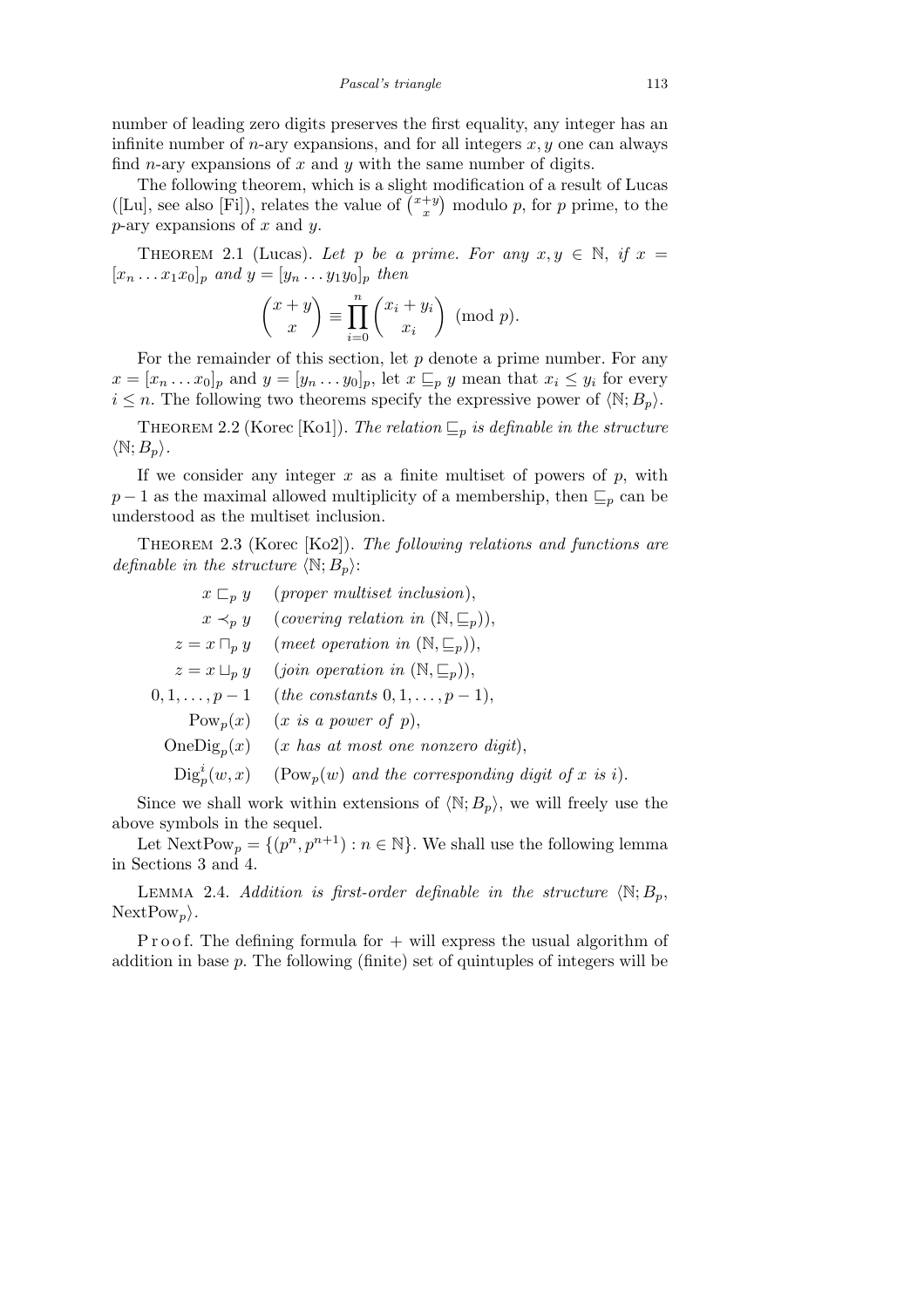used as an abbreviation:

$$
X = \{(i, j, k, m, n) :\n i, j, m \in \{0, 1, ..., p - 1\} \land k, n \in \{0, 1\} \land i + j + k = m + np\}.
$$

Now a defining formula for addition is

$$
z = x + y \Leftrightarrow
$$
  
\n
$$
\exists v \Big( \text{Diag}_p^0(1, v) \wedge \forall w \Big( \text{Pow}_p(w) \Rightarrow \bigvee_{(i,j,k,m,n) \in X} \Big( \text{Diag}_p^i(w, x) \wedge \text{Diag}_p^j(w, y) \wedge \text{Diag}_p^k(w, v) \wedge \text{Diag}_p^m(w, z) \wedge \exists z (\text{NextPow}_p(w, z) \wedge \text{Diag}_p^n(z, v)) \Big) \Big) \Big).
$$

In this formula, *v* stands for the "vectors of carries", an integer whose digits are 0 or 1, each digit 1 corresponding to a carry.  $\blacksquare$ 

**3. Definability within**  $\langle \mathbb{N}; B_n, \perp \rangle$ . In [Ko3] the second author proved that for any  $n \geq 2$  addition and multiplication are definable in the structure  $\langle \mathbb{N}; B_n, \mathbb{N} \rangle$ , where *|* denotes the division relation. The proof rests on a  $\{B_n, \mathbb{N}\}\$ definition of  $NextPow_n$ . In this section we improve this result by showing that the same holds for the structure  $\langle \mathbb{N}; B_n, \perp \rangle$ , where  $x \perp y$  holds if and only if *x* and *y* have no common prime divisor (this relation is easily definable in  $\langle \mathbb{N}; \rangle$ ).

We shall prove that + and  $\times$  are definable in  $\langle \mathbb{N}; B_n, \perp \rangle$ . Since by [Wo] multiplication is definable in  $\langle \mathbb{N}; +, \perp \rangle$ , it is sufficient to define addition in  $\langle \mathbb{N}; B_n, \perp \rangle$ . Moreover, we only need to consider the case of *n* prime, since + is definable in  $\langle \mathbb{N}; B_n \rangle$  whenever  $n \geq 2$  is not prime [Ko1], [Be].

The proof is based upon the following two theorems due to D. Richard [Ri], who used them as definability tools in the study of the structure  $\langle \mathbb{N}; S, \perp \rangle$ , where *S* denotes the successor function. For every  $x \in \mathbb{N}$ , denote by  $\text{Supp}(x)$  the *support* of x, that is, the set of its prime divisors.

THEOREM 3.1 (Richard). For every integer  $x \geq 2$  and all  $\alpha, \beta \in \mathbb{N}$  the *following holds*:

(i) The equality  $\text{Supp}(x^{\alpha} + 1) = \text{Supp}(x^{\beta} + 1)$  *is equivalent to* " $\alpha = \beta$ *or*  $(x = 2 \text{ and } \alpha, \beta \in \{1,3\})$ ".

(ii) *The equality*  $\text{Supp}(x^{\alpha} - 1) = \text{Supp}(x^{\beta} - 1)$  *is equivalent to* " $\alpha = \beta$ *or*  $(x = 2^u - 1 \text{ for some } u \geq 2, \text{ and } \alpha, \beta \in \{1, 2\}$ ".

THEOREM 3.2 (Richard). *For every integer*  $x \geq 2$  *and all*  $\alpha, \beta \in \mathbb{N}$ , *the inclusion*

$$
Supp(x^{\alpha}-1) \subseteq Supp(x^{\beta}-1)
$$

*is equivalent to "* $\alpha | \beta$  *or* ( $x = 2^u - 1$  *for some*  $u \geq 2$ , *and*  $\alpha \in \{1, 2\}$ )".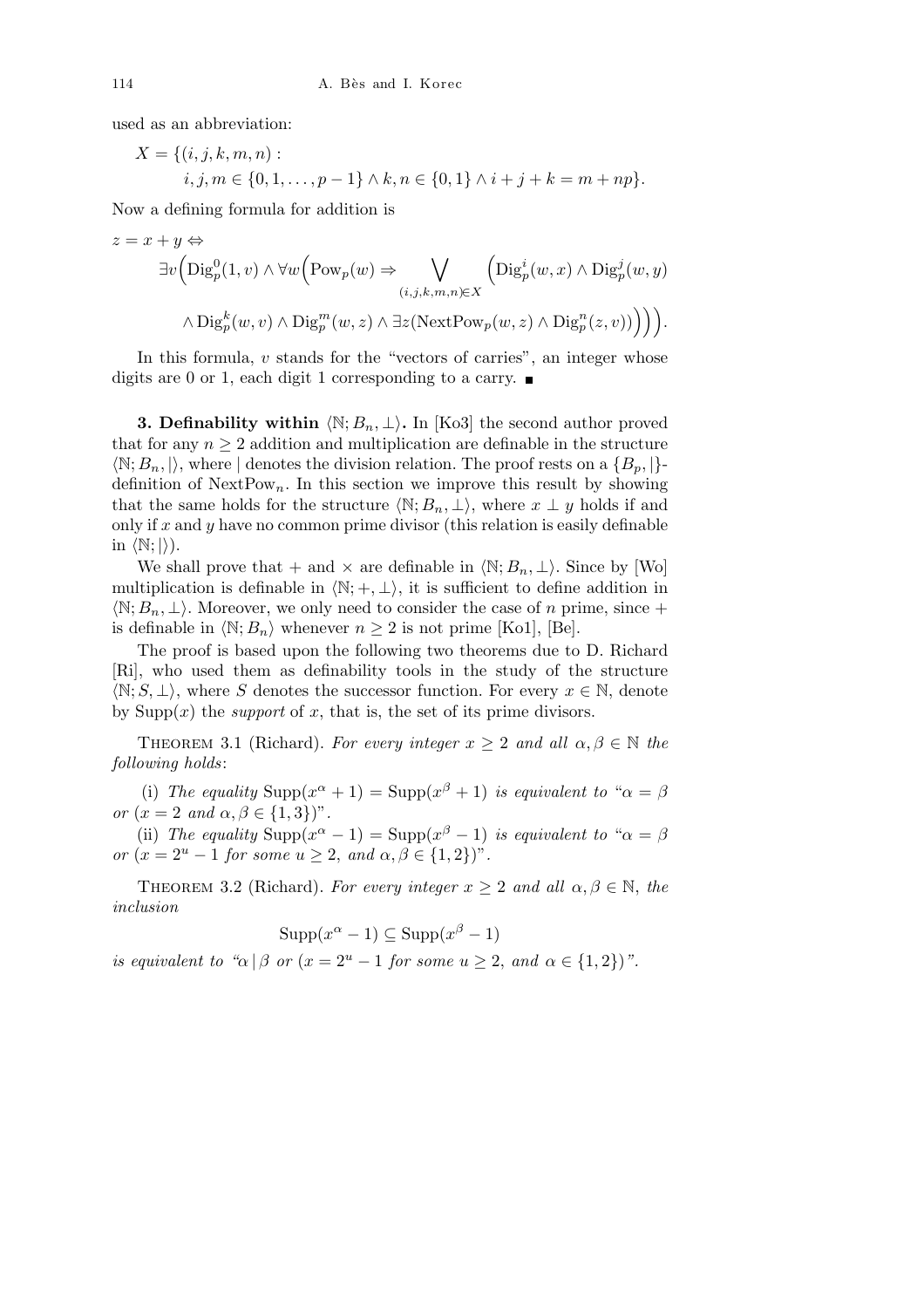We now intend to define  $\text{NextPow}_p$  in  $\langle \mathbb{N}; B_p, \perp \rangle$ . Let us first introduce some auxiliary relations and constants.

Lemma 3.3. *The relations*

- $[\text{Supp}(x) = \text{Supp}(y)],$  *denoted by*  $\text{SameSupp}(x, y),$
- $[\text{Supp}(x) \subseteq \text{Supp}(y)]$ , *denoted by*  $\text{InclSupp}(x, y)$ ,
- *•* [Supp(*z*) = Supp(*x*) *∪* Supp(*y*)], *denoted by* UnionSupp(*x, y, z*),
- $[x \text{ is a prime power}],$  *denoted by*  $\text{PrimePow}(x),$

*are definable in the structure*  $\langle \mathbb{N}; B_p, \perp \rangle$ *.* 

P r o o f. The relevant definitions are:

SameSupp(*x, y*) *⇔ ∀t*(*t ⊥ x ⇔ t ⊥ y*)*,* InclSupp(*x, y*) *⇔ ∀t*(*t ⊥ y ⇒ t ⊥ x*)*,* UnionSupp $(x, y, z) \Leftrightarrow \forall t (t \perp z \Leftrightarrow (t \perp x \wedge t \perp y)),$ PrimePow $(x) \Leftrightarrow \forall y \forall z ((\neg x \perp y \land \neg x \perp z) \Rightarrow \neg y \perp z)$ . ■

Lemma 3.4. *The constants* 2, 4 *and* 8 *are definable in the structure*  $\langle \mathbb{N}; B_2, \perp \rangle$ .

P r o o f. By Theorem 3.1(i), for all  $\alpha, \beta \in \mathbb{N}, \alpha \neq \beta$ , we have

$$
Supp(2^{\alpha} + 1) = Supp(2^{\beta} + 1) \Leftrightarrow \begin{cases} \alpha = 1, & \beta = 3 \text{ or} \\ \alpha = 3, & \beta = 1. \end{cases}
$$

Therefore we can define the set  $T = \{3, 9\}$  by the formula

 $T(x) \Leftrightarrow \exists y \exists z (Pow_2(y) \land x = y \sqcup_2 1 \land Pow_2(z) \land \neg y = z$  $\land$  SameSupp $(x, z \sqcup_2 1)$ .

Then we define the set  $U = \{2, 8\}$  by the formula

$$
U(x) \Leftrightarrow (\text{Pow}_2(x) \land \exists y (T(y) \land y = x \sqcup_2 1)).
$$

The set  $V = \{4, 16\}$  can be defined by the formula

$$
V(x) \Leftrightarrow (\text{Pow}_2(x) \land \neg y = 1 \land \neg U(x)
$$
  

$$
\land \exists y \exists z (U(y) \land U(z) \land \neg y = z \land \text{Supp}(x \sqcup_2 y) = \text{Supp}(x \sqcup_2 z))).
$$

Then observe that 15 is the only positive integer which is not a prime power and can be written as the sum of 1 and three integers among  $\{2, 4, 8, 16\}$ . Thus the constant 15 can be defined by the formula

$$
x = 15 \Leftrightarrow \neg \text{PrimePow}(x) \land \exists y_1 \exists y_2 \exists y_3
$$
  

$$
(U(y_1) \land V(y_2) \land (U(y_3) \lor V(y_3))
$$
  

$$
\land \neg y_1 = y_3 \land \neg y_2 = y_3 \land x = 1 \sqcup_2 y_1 \sqcup_2 y_2 \sqcup_2 y_3).
$$

This allows us to define the constants 4 and 16 by the formulas

 $x = 4 \Leftrightarrow V(x) \wedge x \sqcap_2 15 = x, \quad x = 16 \Leftrightarrow V(x) \wedge \neg x = 4.$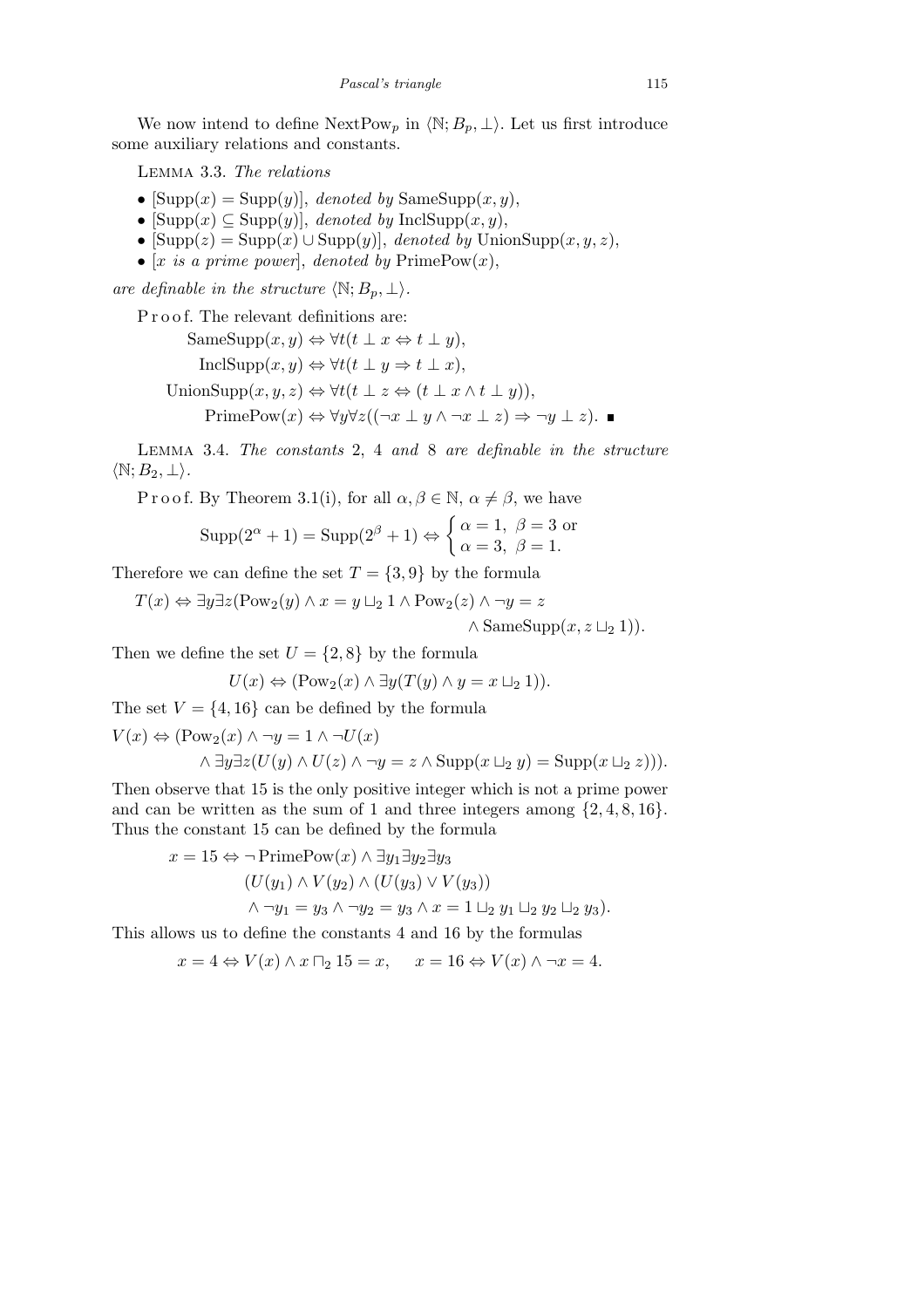Finally, the integer  $1+8+16$  is not coprime to 15, while  $1+2+16$  is; thus we define the constants 2 and 8 by the formulas

$$
x = 2 \Leftrightarrow U(x) \wedge (1 \sqcup_2 x \sqcup_2 16) \perp 15, \quad x = 8 \Leftrightarrow U(x) \wedge \neg x = 2.
$$

We shall use the following corollary of Chebyshev's Theorem:

PROPOSITION 3.5. For every integer  $n \geq 2$  there exists a prime p such *that*  $n \leq p \leq \frac{7}{5}$  $\frac{7}{5}n$ .

P r o o f. It is proved in [El, p. 21] that there exists a constant  $A > 0$  such that for every integer  $n \geq 30$ ,

$$
\frac{An}{\log n} \le \pi(n) \le \frac{6}{5} \cdot \frac{An}{\log n}
$$

*.*

Hence for every integer  $n \geq 30$ ,  $\overline{1}$  $\mathbf{r}$ 

$$
\pi\left(\frac{7}{5}n\right) - \pi(n) \ge \frac{7}{5} \cdot \frac{An}{\log\left(\frac{7}{5}n\right)} - \frac{6}{5} \cdot \frac{An}{\log n}
$$

$$
\ge \frac{An}{5(\log n)\left(\log n + \log \frac{7}{5}\right)} \left(7\log n - 6\left(\log n + \log \frac{7}{5}\right)\right).
$$

The last expression is strictly positive whenever  $n > (7/5)^6$ . Since  $(7/5)^6$  < 30, this proves that for every  $n \geq 30$  there exists a prime p such that  $n \leq p \leq \frac{7}{5}$  $\frac{7}{5}n$ . The cases  $n = 2, \ldots, 29$  are easily checked.

Lemma 3.6. *Let p be a prime greater than* 2*. The constant p is definable in the structure*  $\langle \mathbb{N}; B_p, \perp \rangle$ *.* 

Proof. • *First case*:  $p = 3$ . In this case by Theorem 3.1(i) for every  $n \in \mathbb{N}$  we have  $\text{Supp}(3^n + 1) = \{2\}$  if and only if  $n = 1$ . By Theorem 2.3 the constants 1 and 2 are definable in  $\langle \mathbb{N}; B_3, \perp \rangle$ , and the constant 3 is thus definable in  $\langle \mathbb{N}; B_3, \perp \rangle$  by the formula

$$
x = 3 \Leftrightarrow (\text{Pow}_3(x) \land \text{SameSupp}(x \sqcup_3 1, 2)).
$$

• *Second case:*  $p > 3$ . If we set  $n = (p+1)/2$ , then the previous proposition ensures us that there exists a prime *q* such that

$$
\frac{p+1}{2} \le q \le \frac{7}{5} \cdot \frac{p+1}{2}
$$

and  $\frac{7}{5}(p+1)/2 < p$  whenever  $p \geq 3$ . Thus there exists a prime q such that

$$
\frac{p+1}{2} \le q < p.
$$

Fix such a *q*; by Theorem 2.3 the constant  $q-1$  is definable in  $\langle \mathbb{N}; B_p, \perp \rangle$ . Now the set  $\text{PredPow}_q = \{(q^n, q^n - 1) : n \geq 1\}$  can be defined by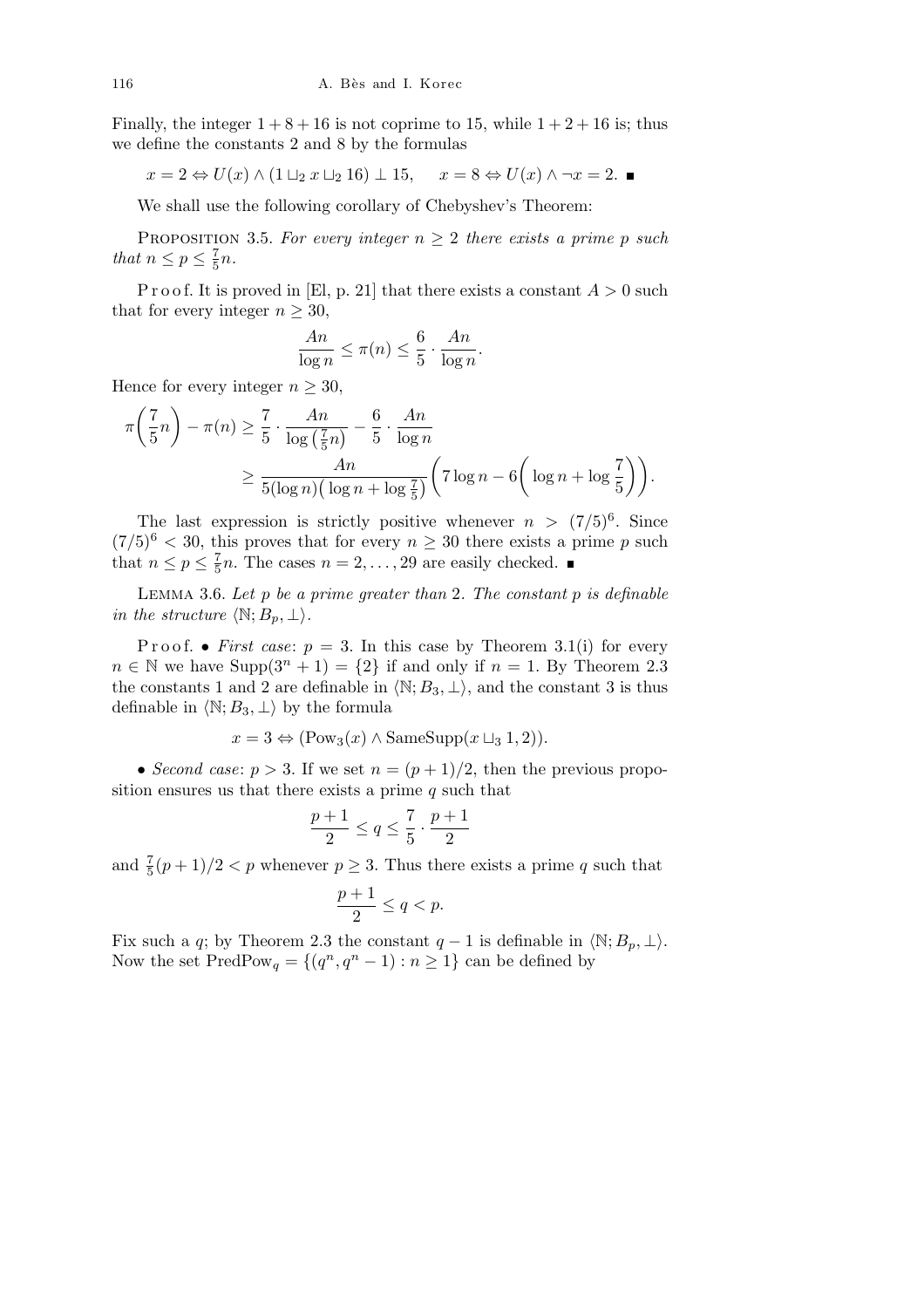$PredPow_q(x, y) \Leftrightarrow$  $\overline{\phantom{a}}$  $SameSupp(x, q)$ *∧ p* ^*<sup>−</sup>*<sup>1</sup>  $(x \sqcap_p (p-1) = i \Rightarrow (y \sqcap_p (p-1) = i - 1 \land x = y \sqcup_p i)).$ 

*i*=1

We intend to define the constant  $q^2$ , which has only two non-zero digits, namely the 0th and the first; this property will allow us to define *p*.

First assume that  $q = 2^u - 1$  for some positive integer *u*. By Theorem 3.1(ii), if  $\text{Supp}(q^n - 1) = \text{Supp}(q - 1)$  with  $n \neq 1$  then  $n = 2$ . Therefore  $q^2 - 1$  is definable in  $\langle \mathbb{N}; B_p, \perp \rangle$ :

$$
x = q^2 - 1 \Leftrightarrow \exists t (\text{PredPow}_q(t, x) \land \neg x = q - 1 \land \text{SameSupp}(x, q - 1)).
$$

From this we get a definition for  $q^2$  by the formula

$$
x = q^{2} \Leftrightarrow \bigvee_{i=1}^{p-2} ((q^{2} - 1) \sqcap_{p} (p - 1) = i \wedge x = (q^{2} - 1) \sqcup_{p} (i + 1)).
$$

Assume now that  $q \neq 2^u - 1$  for every  $u \geq 1$ . In this case, by Theorem 3.1(ii), for all integers  $\alpha$ ,  $\beta$  we have

$$
Supp(q^{\alpha}-1) = Supp(q^{\beta}-1) \text{ if and only if } \alpha = \beta,
$$

thus  $q^2$  is the only power of q, say  $q^n$ , such that

$$
Supp(q^{n}-1) = Supp(q-1) \cup Supp(q+1).
$$

We have  $q < p-1$ , thus by Theorem 2.3 the constant  $q+1$  is definable in  $\langle \mathbb{N}; B_p, \perp \rangle$ . This leads to the following definition for  $q^2$ :

$$
x = q^2 \Leftrightarrow \exists y (\text{PredPow}_q(x, y) \land \text{UnionSupp}(q-1, q+1, y)).
$$

The inequalities

$$
\frac{p+1}{2}\leq q
$$

yield  $p < q^2 < p^2$ ; finally, we can define p by observing that p is the only proper power of p, say  $p^n$ , such that  $p^n \sqcap_p q^2 \neq 0$ :

$$
x = p \Leftrightarrow (x \neq 1 \land \text{Pow}_p(x) \land x \sqcap_p q^2 \neq 0).
$$

Lemma 3.7. *For every prime p the relation* NextPow*<sup>p</sup> is definable in the structure*  $\langle \mathbb{N}; B_p, \perp \rangle$ *.* 

P r o o f. • *First case*:  $p = 2$ . Let  $\alpha, \beta$  be two integers greater than or equal to 3. If

$$
Supp(2^{\alpha} + 2) = Supp(2^{\beta} + 1) \cup \{2\}
$$

then

$$
Supp(2^{\alpha - 1} + 1) = Supp(2^{\beta} + 1),
$$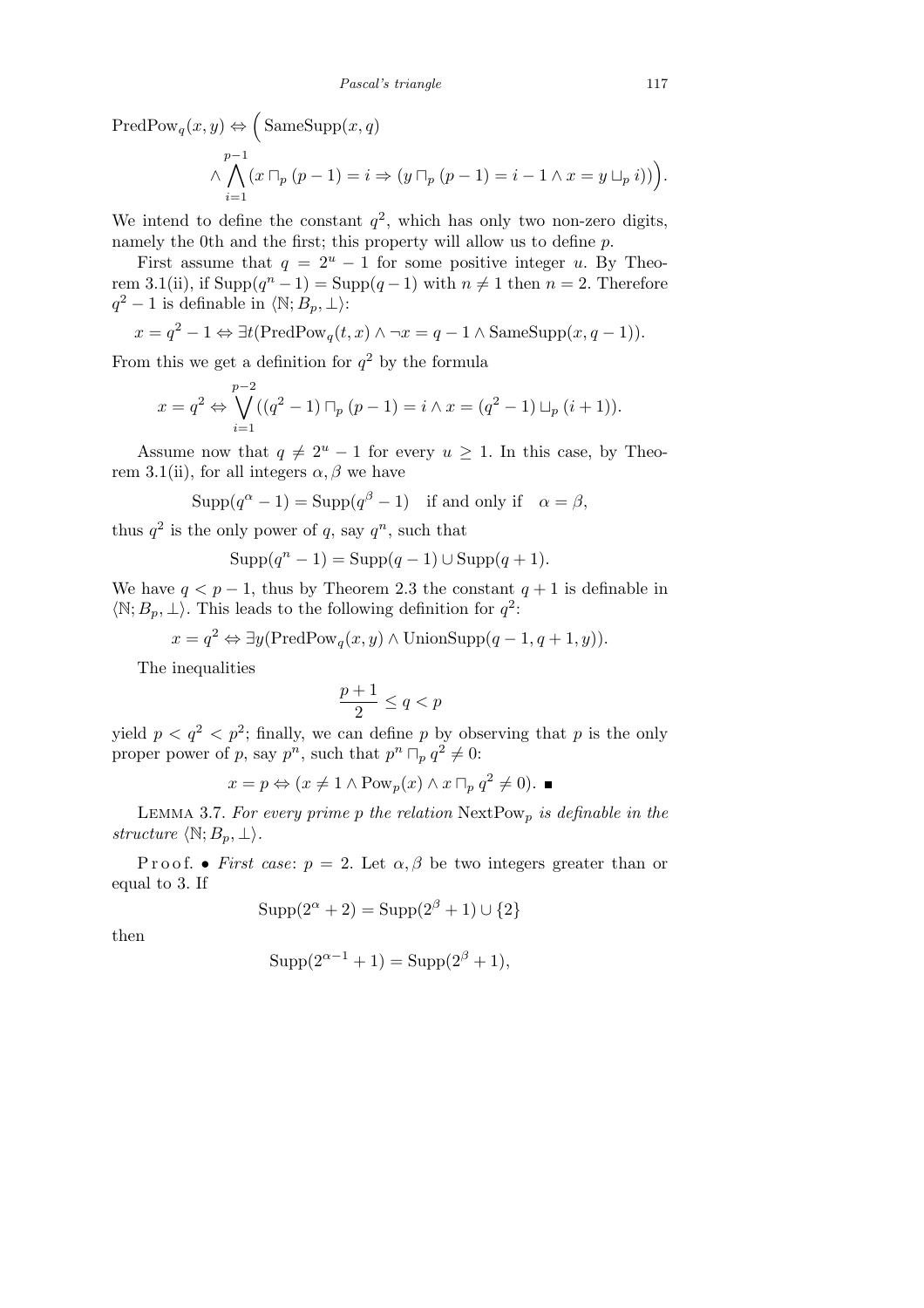which implies, by Theorem 3.1(i),  $\alpha - 1 = \beta$ . Conversely, if  $\alpha - 1 = \beta$  then obviously

$$
Supp(2^{\alpha} + 2) = Supp(2^{\beta} + 1) \cup \{2\}.
$$

Therefore a suitable formula for  $NextPow_2(x, y)$  is

NextPow<sub>2</sub> $(x, y)$  ⇔

((*x* = 1 *∧ y* = 2) *∨* (*x* = 2 *∧ y* = 4) *∨* (*x* = 4 *∧ y* = 8)

 $V(Pow_2(x) ∧ Pow_2(y) ∧ ¬x = 1 ∧ ¬x = 2 ∧ ¬x = 4$ 

$$
\wedge \neg y = 1 \wedge \neg y = 2 \wedge \neg y = 4 \wedge \text{UnionSupp}(x \sqcup_2 1, 2, y \sqcup_2 2))).
$$

• *Second case:*  $p \neq 2$ *. In this case by Theorem 3.1(i) for all*  $\alpha, \beta \in \mathbb{N}$  *we* have

 $\text{Supp}(p^{\alpha} + p) = \text{Supp}(p^{\beta} + 1) \cup \{p\}$  if and only if  $\alpha - 1 = \beta$ .

Therefore an appropriate formula for  $NextPow_p(x, y)$  is

 $\text{NextPow}_p(x, y) \Leftrightarrow (\text{Pow}_p(x) \wedge \text{Pow}_p(y) \wedge \text{UnionSupp}(x \sqcup_p 1, p, y \sqcup_p p)).$ 

THEOREM 3.8. For every integer  $n > 2$  the structures  $\langle \mathbb{N}; B_n, \perp \rangle$  and  $\langle \mathbb{N}; +, \times \rangle$  *are inter-definable.* 

P r o o f. By Lemmas 3.7 and 2.4 for every prime *p* addition is definable in the structure  $\langle \mathbb{N}; B_p, \perp \rangle$ . Furthermore, by [Ko1], [Be], addition is definable in  $\langle \mathbb{N}; B_n \rangle$  whenever  $n \geq 2$  is not prime; thus for every integer  $n \geq 2$  addition is definable in  $\langle \mathbb{N}; B_n, \perp \rangle$ . Now by *[Wo]* multiplication is definable in the structure  $\langle \mathbb{N}; +, \perp \rangle$ . ■

COROLLARY 3.9. For every integer  $n \geq 2$  the elementary theory of  $\langle \mathbb{N}; B_n, \perp \rangle$  *is undecidable.* 

**4. Definability within**  $\langle \mathbb{N}; B_n, \mathbb{S}_q \rangle$ . Let Sq denote the set of squares. In [Ko2] it was proved that  $+$  and  $\times$  are definable in the structure  $\langle \mathbb{N}; B_2, \mathbb{S}_9 \rangle$ . We here extend this result to  $\langle \mathbb{N}; B_n, \mathbb{S}_q \rangle$  for every integer  $n \geq 3$ . A first observation is that we only have to define addition, since by  $[Pu]$ ,  $\times$  is definable in  $\langle \mathbb{N}; +, \mathbb{S}_q \rangle$ . Moreover, as noted before, addition is definable in  $\langle N; B_n \rangle$  whenever  $n \geq 2$  is not prime ([Ko1], [Be]), thus it is sufficient to prove the result for *n* prime and greater than or equal to 3.

The following two lemmas specify, for squares with a small number of nonzero digits, their respective position.

LEMMA 4.1. Let *p* be an odd prime. For all  $k, t \in \mathbb{N}$ , if  $k \neq 2t$  then

 $(p-2)p^k + p^{2t}$  *is a square if and only if*  $k = 2t + 1$ *.* 

P r o o f. The "if" part is obvious. For the converse suppose that

(1) 
$$
(p-2)p^k + p^{2t} = x^2
$$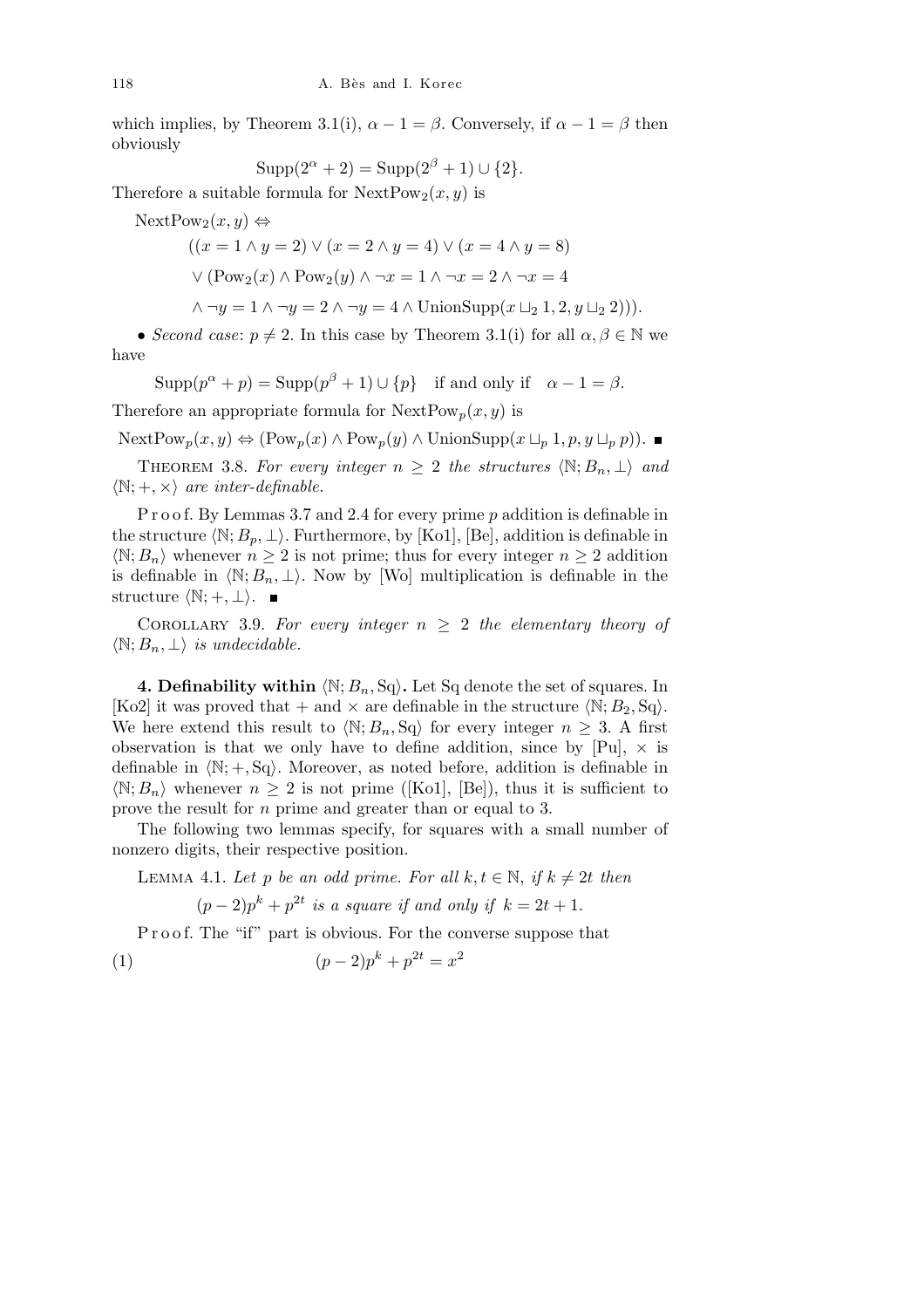for some  $x \in \mathbb{N}$ . Let us first show that  $k > 2t$ . Otherwise  $k < 2t$ , and (1) implies

(2) 
$$
p^{k}[(p-2)+p^{2t-k}] = x^{2}.
$$

Since  $p-2+p^{2t-k}$  is prime to p, k is even; thus there exist two positive integers *j, y* such that

(3) 
$$
p-2+p^{2j} = y^2.
$$

Now  $p^{2j}$  and  $p^{2j} + 2p^j + 1$  are consecutive squares, and the fact that

(4) 
$$
p^{2j} < p - 2 + p^{2j} < p^{2j} + 2p^{j} + 1
$$

leads to a contradiction. So  $k > 2t$ , that is,  $k > 2t + 1$ . It follows that

(5) 
$$
p^{2t}[(p-2)p^{k-2t}+1] = x^2.
$$

Therefore  $(p-2)p^{k-2t}+1$  is a square. Thus we have to show that for all positive integers *l, z* the equation

(6) 
$$
(p-2)p^{l} + 1 = z^{2}
$$

yields  $l = 1$ . Equation (6) implies  $(p-2)p^l | z^2 - 1$ . Since  $p \geq 3$ , we have  $p^l \mid z - 1$  or  $p^l \mid z + 1$ . In both cases we have  $z \geq p^l - 1$ , which implies

(7) 
$$
z^2 \ge p^{2l} - 2p^l + 1.
$$

Now  $p \geq 3$ , so  $p^{l} - 2 - p^{l-1} \geq 0$ , which yields  $p^{2l} - 2p^{l} + 1 > p^{2l-1}$ . Therefore (6) and (7) lead to  $(p-2)p^{l} + 1 > p^{2l-1}$ . This implies  $l \geq 2l-1$ , that is,  $l \leq 1$  and finally  $l = 1$ . ■

LEMMA 4.2. Let *p* be an odd prime. For all  $j, k \in \mathbb{N}$  such that  $j \neq k$ , we *have the following*:

(i) *if*  $p = 3$  *then*  $(p^{2j} + p^{2k} + 2p^{2k+1}$  *is a square if and only if*  $j = k + 1$ *or*  $j = k - 1$ ;

(ii) if 
$$
p > 3
$$
 then  $(p^{2j} + p^{2k} + 2p^{2k+1})$  is a square if and only if  $j = k+1$ .

P r o o f. The "if" part is easily checked in both cases. Conversely, assume first that  $j < k$ . In this case

(8) 
$$
1 + p^{2(k-j)} + 2p^{2(k-j)+1} = y^2
$$

for some positive integer *y*. Set  $l = k - j$ . We get

(9) 
$$
1 + p^{2l} + 2p^{2l+1} = y^2.
$$

Thus

(10) 
$$
p^{2l}(1+2p) = (y-1)(y+1),
$$

which yields  $p^{2l} |y-1$  or  $p^{2l} |y+1$ . In both cases  $y \geq p^{2l} - 1$ , so that  $y^2 \geq p^{4l} - 2p^{2l} + 1$ . Then from (9) we obtain

(11) 
$$
1 + p^{2l} + 2p^{2l+1} \ge p^{4l} - 2p^{2l} + 1,
$$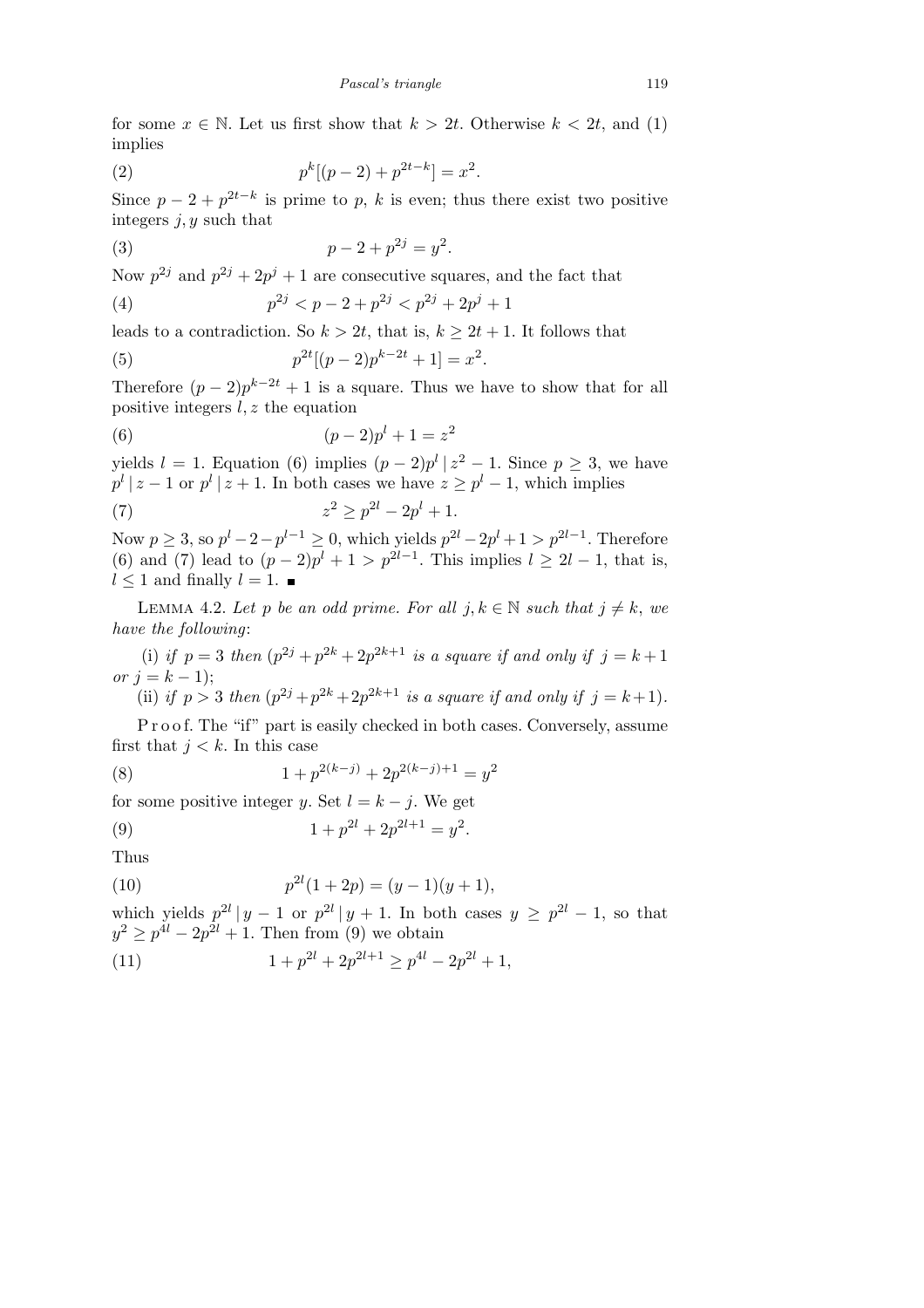which implies  $1 + 2p \geq p^{2l} - 2$ . If  $p = 3$  then the previous inequality forces *l* = 1, i.e.  $j = k - 1$ . If  $p > 3$  then  $p^{2l} - 2 \ge 5p - 2 > 1 + 2p$ , which leads to a contradiction.

Assume now that  $j > k$ . Set  $l = j - k$ . In this case

(12) 
$$
1 + p^{2l} + 2p = z^2
$$

for some positive integer *z*. Now for every  $m \in \mathbb{N}$ ,  $p^{2m}$  and  $p^{2m} + 2p^m + 1$ are consecutive squares, therefore the only case for which  $1 + p^{2l} + 2p$  is a square is  $l = 1$ , that is,  $j = k + 1$ .

As in the previous section, we now define  $NextPow_p$  in order to define addition.

LEMMA 4.3. For every prime  $p \geq 3$  the relation  $NextPow_p$  is definable *in the structure*  $\langle \mathbb{N}; B_p, \mathbb{S}q \rangle$ *.* 

P r o o f. Let  $\text{EvenPow}_p$  (respectively  $\text{OddPow}_p$ ) be the set of even (resp. odd) powers of *p*. These sets are definable by the following formulas:

Even
$$
\text{Pow}_p(x) \Leftrightarrow (\text{Pow}_p(x) \wedge \text{Sq}(x)),
$$
  
Odd $\text{Pow}_p(x) \Leftrightarrow (\text{Pow}_p(x) \wedge \neg \text{Sq}(x)).$ 

Let us now define the set  $E = \{(p-2)p^k + p^{2t} : k, t \in \mathbb{N} \text{ and } k \neq 2t\}.$ A suitable defining formula is

$$
E(x) \Leftrightarrow \exists z_1 \exists z_2 (\text{EvenPow}_p(z_1) \land \text{OneDig}_p(z_2)
$$

$$
\land \exists w \text{Dig}_p^{p-2}(w, z_2) \land x = z_1 \sqcup_p z_2).
$$

Now using Lemma 4.1 we can define the set  $D_1 = \{(p^{2n}, p^{2n+1}) : n \in \mathbb{N}\}\$  by the formula

 $D_1(x,y) \Leftrightarrow \text{EvenPow}_p(x) \wedge \text{OddPow}_p(y) \wedge \exists z (E(z) \wedge \text{Sq}(z) \wedge x \sqsubseteq_p z \wedge y \sqsubseteq_p z).$ Consider the set  $F = \{p^{2j} + p^{2k} + 2p^{2k+1} : j, k \in \mathbb{N} \text{ and } j \neq k\}$ . It is definable as follows:

$$
F(x) \Leftrightarrow \exists y_1 \exists y_2 \exists y_3 \exists z (\text{EvenPow}_p(y_1) \land \text{EvenPow}_p(y_2) \land \neg y_1 = y_2 \land D_1(y_2, y_3) \land \text{OneDi}_{g_p}(z) \land \exists w \text{ Di}_{g_p}^2(w, z) \land y_3 \sqsubseteq_p z \land x = y_1 \sqcup_p y_2 \sqcup_p z).
$$

• *First case:*  $p > 3$ . Let  $z \in F$ , that is,  $z = p^{2j} + p^{2k} + 2p^{2k+1}$  for some  $j, k \in \mathbb{N}, j \neq k$ . By Lemma 4.2(ii), *z* is a square if and only if  $j = k + 1$ . This allows us to define  $D_2 = \{(p^{2n+1}, p^{2n+2}) : n \in \mathbb{N}\}\$ in the following way:

$$
D_2(x, y) \Leftrightarrow \text{OddPow}_p(x) \land \text{EvenPow}_p(y)
$$

$$
\land \exists z (F(z) \land \text{Sq}(z) \land y \sqsubseteq_p z \land x \sqsubseteq_p z \land \neg D_1(y, x)).
$$

This leads to the following definition for NextPow*p*:

Next
$$
NextPow_p(x,y) \Leftrightarrow D_1(x,y) \vee D_2(x,y).
$$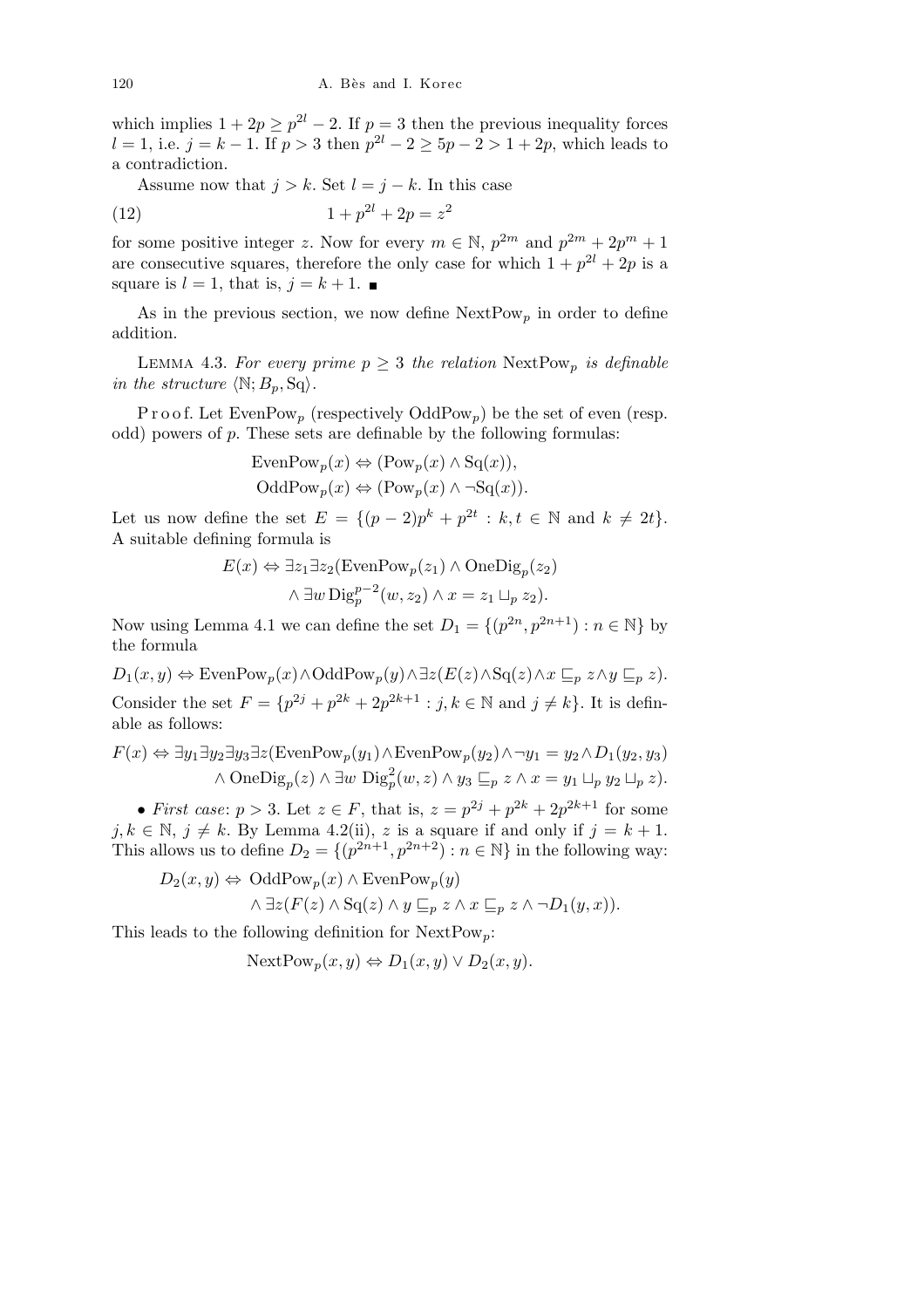• *Second case:*  $p = 3$ . Let  $z \in F$ , say  $z = 3^{2j} + 3^{2k} + 2 \cdot 3^{2k+1}$  for some *j*,  $k \in \mathbb{N}$ ,  $j \neq k$ . By Lemma 4.2(i), *z* is a square if and only if  $j = k + 1$  or *j* = *k* − 1. Thus we can define the set  $G = \{(3^{2m}, 3^{2n}) : |m - n| = 1\}$  by the formula

$$
G(x, y) \Leftrightarrow \text{EvenPow}_3(x) \wedge \text{EvenPow}_3(y)
$$

$$
\wedge \neg x = y \wedge \exists z (F(z) \wedge \text{Sq}(z) \wedge x \sqsubseteq_3 z \wedge y \sqsubseteq_3 z).
$$

Now consider

SeqEvenPow<sub>3</sub> = 
$$
\left\{ (x,t) : x = \sum_{i=0}^{n} 3^{2i}
$$
 and  $t = 3^{2n}$  for some  $n \in \mathbb{N} \right\};$ 

this set, using *G*, is definable as follows:

 $SeqEvenPow_3(x,t) \Leftrightarrow$ 

$$
(\forall z ((\text{Pow}_3(z) \land z \sqsubseteq_3 x) \Rightarrow (\text{EvenPow}_3(z) \land \text{Dig}_3^1(z, x)))
$$
  

$$
\land 1 \sqsubseteq_3 x \land \text{EvenPow}_3(t) \land t \sqsubseteq_3 x \land \exists u(G(t, u) \land \neg u \sqsubseteq_3 x)
$$

 $\land \forall v \forall w ((\text{EvenPow}_3(v) \land v \sqsubseteq_3 x \land \neg v = t \land G(v, w)) \Rightarrow w \sqsubseteq_3 x)).$ 

Thanks to this set we can define

NextEvenPow<sub>3</sub> = 
$$
\{(3^{2n}, 3^{2n+2}) : n \in \mathbb{N}\}\
$$

by the formula

 $NextEvenPow_3(x, y) \Leftrightarrow \exists u \exists v (SeqEvenPow_3(u, x))$ 

 $\wedge$  SeqEvenPow<sub>3</sub> $(v, y) \wedge v = u \sqcup_3 y$ .

We finally define  $NextPow<sub>3</sub>$  in the following way:

NextPow<sub>3</sub>(*x, y*)  $\Leftrightarrow$  *D*<sub>1</sub>(*x, y*)  $\lor$  ∃*z*(*D*<sub>1</sub>(*z, x*)  $\land$  NextEvenPow<sub>3</sub>(*z, y*)). ■

THEOREM 4.4. For every integer  $n \geq 2$  the structures  $\langle \mathbb{N}; B_n, \mathbb{S}_q \rangle$  and  $\langle \mathbb{N}; +, \times \rangle$  *are inter-definable.* 

Proof. From Lemma 4.3 and Theorem 2.4 it follows that for every prime *p* addition is definable in the structure  $\langle \mathbb{N}; B_p, \mathbb{S}_q \rangle$ . Since by [Ko1], [Be], addition is definable in  $\langle \mathbb{N}; B_n \rangle$  whenever  $n \geq 2$  is not prime, this proves that for every integer  $n \geq 2$  addition is definable in the structure  $\langle \mathbb{N}; B_n, \mathbb{S}_q \rangle$ . Then by [Pu] multiplication is definable in the structure  $\langle N; +, Sq \rangle$ .

COROLLARY 4.5. For every integer  $n \geq 2$  the elementary theory of  $\langle \mathbb{N}; B_n, \mathbb{S}_q \rangle$  *is undecidable.* 

**5. Definability within**  $\langle \mathbb{N}; B_n, \mathbb{S} \mathbb{Q}_n \rangle$ . In the last section we proved that adding the set of squares to the language *{Bn}* suffices to define addition and multiplication, and therefore leads to the undecidability of the corresponding theory. We now study the situation obtained by adding a fragment of the squaring function to  ${B_n}$ .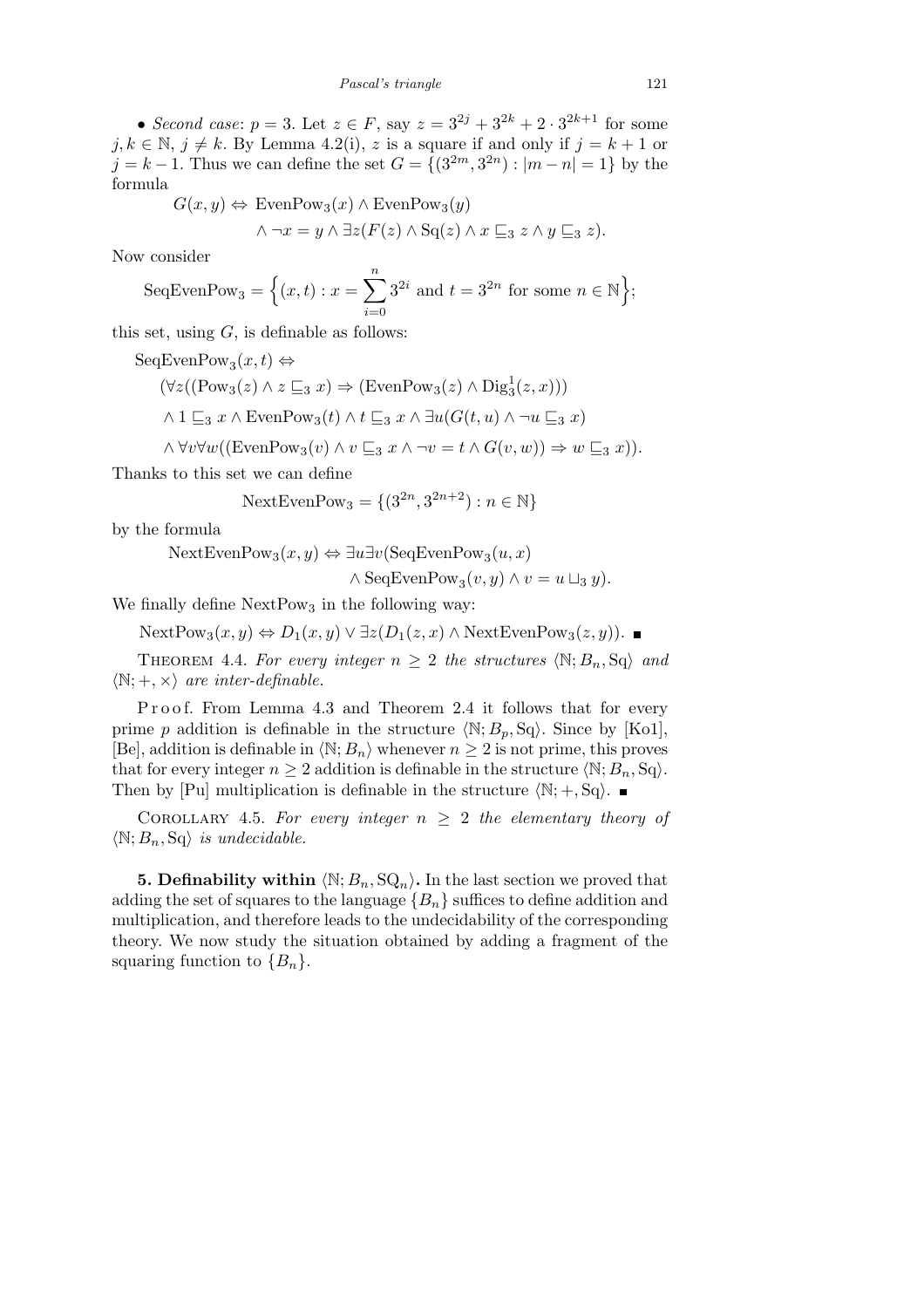For every integer  $n \geq 2$ , let  $\mathrm{SQ}_n$  denote the restriction of the squaring function to powers of *n*. In [Ko2] the following two results were proved:

(i) Multiplication is definable in the structure  $\langle \mathbb{N}; B_2, +, \mathbb{S} \mathbb{Q}_2 \rangle$ . Thus the elementary theory of this structure is undecidable.

(ii) Neither + nor  $\times$  are definable in the structure  $\langle \mathbb{N}; B_2, \mathbb{S} \mathbb{Q}_2 \rangle$ .

We prove below that (i) holds if 2 is replaced by any integer greater than 1. Since addition is definable in  $\langle \mathbb{N}; B_n \rangle$  whenever  $n \geq 2$  is not prime, this will imply that for every nonprime integer  $n \geq 2$  the elementary theory of  $\langle \mathbb{N}; B_n, \mathbb{S}Q_n \rangle$  is undecidable. On the other hand, we show, using Feferman– Vaught results on generalized powers, that for every prime *p* the elementary theory of  $\langle \mathbb{N}; B_p, \mathbb{S}\mathbb{Q}_p \rangle$  is decidable.

Let us first consider the structure  $\langle \mathbb{N}; B_n, +, \mathbb{S} \mathbb{Q}_n \rangle$  for  $n \geq 2$ . We shall make use of the following theorem due to Villemaire [Vi], which is a firstorder version of results of Thomas [Th]. For every integer  $n \geq 2$ , let us denote by  $V_n$  the function which maps every positive integer  $x$  to the greatest power of *n* dividing *x*.

THEOREM 5.1 (Villemaire). Let  $n \geq 2$ , and let f be a function from Pow*<sup>n</sup> to* Pow*<sup>n</sup> which has the following properties*:

(1) *For every*  $i \in \mathbb{N}$ ,  $f(n^{i+1}) \geq nf(n^i)$  (*f is strictly increasing*);

(2) *There exists*  $d \in \mathbb{N}$  *such that for every*  $i \in \mathbb{N}$  *there exists an integer m such that*  $i \leq m \leq i + d$  *and* 

$$
f(n^{m+1}) \ge n^2 f(n^m).
$$

*Then multiplication is definable in the structure*  $\langle \mathbb{N}; +, V_n, f \rangle$ .

THEOREM 5.2. For every integer  $n \geq 2$  multiplication is definable in  $\langle \mathbb{N}; B_n, +, \mathbb{S} \mathbb{Q}_n \rangle$ .

Proof. Since for every  $i \in \mathbb{N}$ ,  $\mathrm{SQ}_n(n^{i+1}) = n^2 \mathrm{SQ}_n(n^i)$ , it follows that the function  $SQ_n$  satisfies conditions (1) and (2) of the previous theorem. Thus it remains to prove that  $V_n$  is definable in  $\langle \mathbb{N}; B_n, +, \mathbb{S} \mathbb{Q}_n \rangle$ . A suitable definition is

$$
y = V_n(x) \Leftrightarrow (\neg x = 0 \land \text{Pow}_n(y) \land \neg \text{Diag}_n^0(y, x) \land \forall z((z < y \land \text{Pow}_n(z)) \Rightarrow \text{Diag}_n^0(z, x))).
$$

COROLLARY 5.3. For every nonprime integer  $n \geq 2$  the elementary theory of  $\langle \mathbb{N}; B_n, \mathbb{SQ}_n \rangle$  *is undecidable.* 

Proof. This follows from Theorem 5.2 and the fact that addition is definable in  $\langle \mathbb{N}; B_n \rangle$  whenever  $n \geq 2$  is not prime ([Ko1], [Be]). ■

We now study the expressive power of  $\langle \mathbb{N}; B_p, \mathbb{S} \mathbb{Q}_p \rangle$  for *p* prime. The following theorem specifies the result (ii) of the beginning of the section.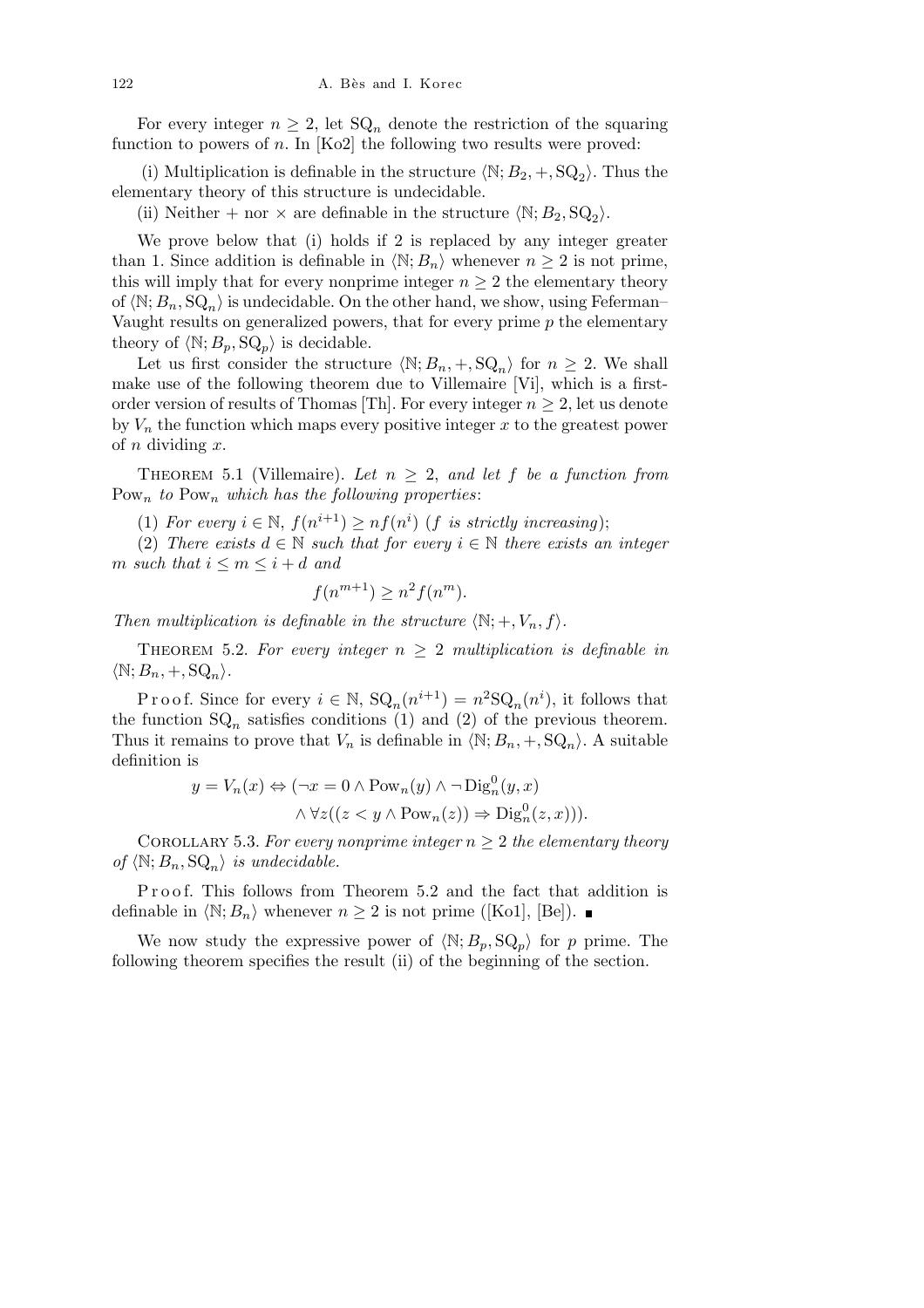THEOREM 5.4. For every prime p, neither  $+$  nor  $\times$  are definable in  $\langle \mathbb{N}; B_p, \mathbb{SQ}_p \rangle$ .

Proof. The argument is almost the same as in [Ko2]. Let  $\varphi$  be the permutation of Pow*<sup>p</sup>* defined by

$$
\begin{cases}\n\varphi(p^{2^i}) = p^{3 \cdot 2^i} & \text{for every } i \in \mathbb{N}, \\
\varphi(p^{3 \cdot 2^i}) = p^{2^i} & \text{for every } i \in \mathbb{N}, \\
\varphi(p^i) = p^i & \text{for every } i \notin \{3 \cdot 2^j : j \in \mathbb{N}\} \cup \{2^j : j \in \mathbb{N}\}.\n\end{cases}
$$
\nwhere  $\forall i \in \mathbb{N}$  and  $\forall j \in \mathbb{N}$  are the function defined by

Now let  $\overline{\varphi}$  be the function defined by

$$
\overline{\varphi}\Big(\sum_{i=0}^k a_i p^i\Big) = \sum_{i=0}^k a_i \varphi(p^i) \text{ for all } n \in \mathbb{N} \text{ and } a_i \in \{0, 1, \dots, p-1\}, \ 0 \le i \le k.
$$

It follows from Lucas' Theorem that for all  $x, y \in \mathbb{N}$ ,

$$
B_p(x, y) = B_p(\overline{\varphi}(x), \overline{\varphi}(y)).
$$

Moreover,  $\overline{\varphi}(z) = z$  for every  $z \in \{0, 1, \ldots, p-1\}$ . Hence  $\overline{\varphi}$  preserves  $B_p$ . It is easily checked that  $\overline{\varphi}$  preserves  $\mathrm{SQ}_{p}$  too. Therefore  $\overline{\varphi}$  is an automorphism of the structure  $\langle \mathbb{N}; B_p, \mathbb{SQ}_p \rangle$ . Now

$$
\overline{\varphi}(p-1) + \overline{\varphi}(1) = p - 1 + 1 = p \neq p^3 = \overline{\varphi}(p-1+1)
$$

and

$$
\overline{\varphi}(p^2) \cdot \overline{\varphi}(p) = p^6 \cdot p^3 = p^9 \neq p = \overline{\varphi}(p^2 \cdot p).
$$

Thus  $\overline{\varphi}$  preserves neither + nor  $\times$ .

In the sequel *p* will denote a prime number. We now proceed to show that the elementary theory of  $\langle \mathbb{N}; B_p, \mathbb{S}\mathbb{Q}_p \rangle$  is decidable.

For technical reasons we shall consider, instead of  $\langle N; B_p, SQ_p \rangle$ , the structure  $\langle \mathbb{N}; B'_p, \mathbb{S}\mathbb{Q}'_p \rangle$ , where:

- $B_p'$  is the graph of  $B_p$ .
- $\mathrm{SQ}_p' = \{ (p^i, p^{2i}) : i \geq 1 \} \cup \{ (1, p) \}.$

 $B_p$  is obviously definable in  $\langle \mathbb{N}; B'_p, \mathbb{S}Q'_p \rangle$ ; moreover,  $\mathbb{S}Q_p$  is definable in  $\langle \mathbb{N}; B'_{p}, \mathbf{SQ}'_{p} \rangle$  by the formula

$$
y = \mathrm{SQ}_{p}(x) \Leftrightarrow ((x = 1 \wedge y = 1) \vee (\neg x = 1 \wedge \mathrm{SQ}_{p}'(x, y))).
$$

Thus if we show that the elementary theory of  $\langle \mathbb{N}; B'_p, \mathbb{S}Q'_p \rangle$  is decidable, then so will be the elementary theory of  $\langle \mathbb{N}; B_p, \mathbb{SQ}_p \rangle$ .

We shall use the notion of generalized power, which was introduced by Feferman and Vaught [FV].

For every set *B*, denote by  $P_f(B)$  the set of finite subsets of *B*. If *A* is a (nonempty) set, *e* is an element of *A*, and *B* is a set, we denote by  $A_e^{(B)}$ the set of functions *f* from *B* to *A* such that  $\{b : b \in B \land f(b) \neq e\}$  is finite.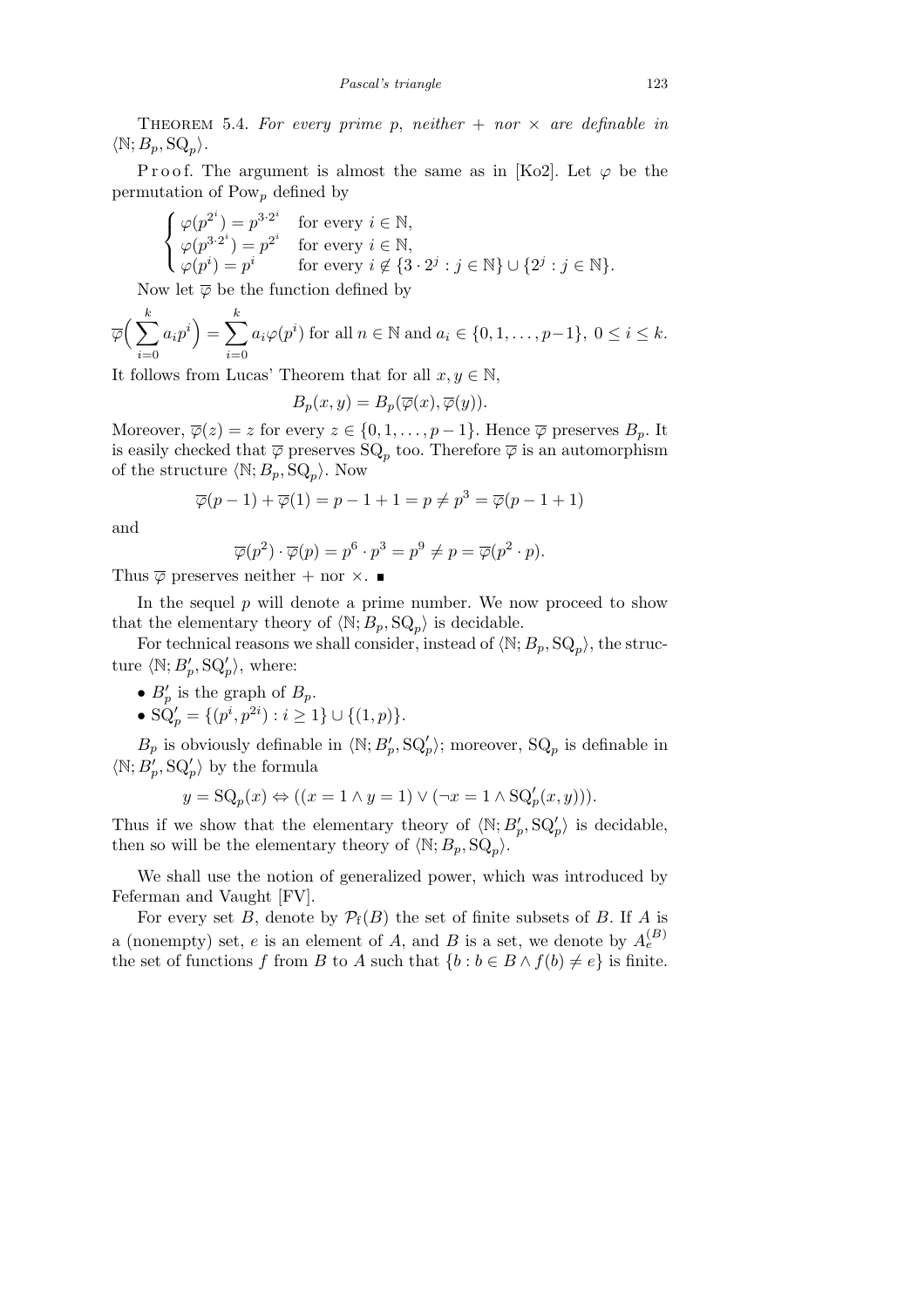DEFINITION 5.5. Let  $A, B$  be nonempty sets,  $e$  be an element of  $A$ ,  $\mathcal{L}_A$ ,  $\mathcal{L}_B$  be first-order languages, and  $\mathcal{A} = \langle A; \mathcal{R}_A \rangle$ ,  $\mathcal{B} = \langle \mathcal{P}_{f}(B); \mathcal{R}_{B} \rangle$  be an  $\mathcal{L}_A$ -structure and  $\mathcal{L}_B$ -structure, respectively. Let R be a relation with arity *k* over  $A_e^{(B)}$ . We say that *R* is *accessible* in  $(A, B)$  if and only if there exist an  $\mathcal{L}_B$ -formula  $G(X_1, \ldots, X_l)$  and  $l \mathcal{L}_A$ -formulas with  $k$  free variables  $F_1, \ldots, F_l$  such that:

(i) 
$$
A \not\models F_i(e, e, \ldots, e)
$$
 for every  $i \in \{1, \ldots, l\}$ .  
\n(ii) For every  $k$ -tuple  $(f_1, \ldots, f_k)$  of  $A_e^{(B)}$ ,  $R(f_1, \ldots, f_k)$  holds if and only if  
\n
$$
\mathcal{B} \models G(T_1, \ldots, T_l)
$$

where

 $T_i = \{x \in B : A \models F_i(f_1(x), \ldots, f_k(x))\}$  for every  $i \in \{1, \ldots, l\}$ .

(The condition (i) ensures that  $T_1, \ldots, T_l$  are finite sets.)

DEFINITION 5.6. With the above notations, if  $R$  is a set of relations over  $A_e^{(B)}$ , we say that the structure  $\langle A_e^{(B)}; \mathcal{R} \rangle$  is a *generalized power* of A relative to  $\beta$  if every relation of  $\beta$  is accessible in  $(\mathcal{A}, \mathcal{B})$ .

Theorem 5.7 (Feferman–Vaught [FV]). *With the above notations*, *if the elementary theories of A and B are decidable and C is a generalized power of A relative to B then the elementary theory of C is decidable.*

Let us denote by  $\ll$  the binary relation over  $\mathcal{P}_f(\mathbb{N})$  defined by:  $X \ll Y$ if and only if  $X, Y$  are nonempty sets and  $\text{Sup}(X) < \text{Sup}(Y)$ . We shall prove that the structure  $\langle \mathbb{N}; B'_{p}, \mathbb{S}Q'_{p} \rangle$  is isomorphic to a generalized power of  $\langle \mathbb{N}; B_p, + \rangle$  relative to  $\langle \mathcal{P}_{f}(\mathbb{N}); \subseteq, \ll \rangle$ .

For every  $x \in \mathbb{N}$ , let  $f_x : \mathbb{N} \to \mathbb{N}$  be the function defined as follows: assume that

$$
x = \sum_{i=0}^{k} a_i p^i
$$
, where  $a_i \in \{0, 1, ..., p-1\}$ ,  $0 \le i \le k$ ;

then

$$
f_x(0) = a_0 p^0 + \sum_{i=0}^{\lfloor \log_2(k) \rfloor} a_{2^i} p^{i+1}
$$

and for every positive integer *n*,

$$
f_x(n) = \sum_{i=0}^{\lfloor \log_2(k/(2n+1)) \rfloor} a_{(2n+1)2^i} p^i
$$

where  $|r|$  denotes the integer part of r. It is easily checked that the function  $\varphi : \mathbb{N} \to \mathbb{N}_0^{(\mathbb{N})}$  which maps every  $x \in \mathbb{N}$  to  $f_x$  is 1-1 and onto.

Consider the structure  $\langle \mathbb{N}_0^{(\mathbb{N})} \rangle$  $\widetilde{B}'_p$ ,  $\widetilde{SQ}'_p$ , where

$$
\mathbb{N}_0^{(\mathbb{N})} \models \widetilde{B}'_p(x, y, z) \quad \text{if and only if} \quad \mathbb{N} \models B'_p(\varphi^{-1}(x), \varphi^{-1}(y), \varphi^{-1}(z))
$$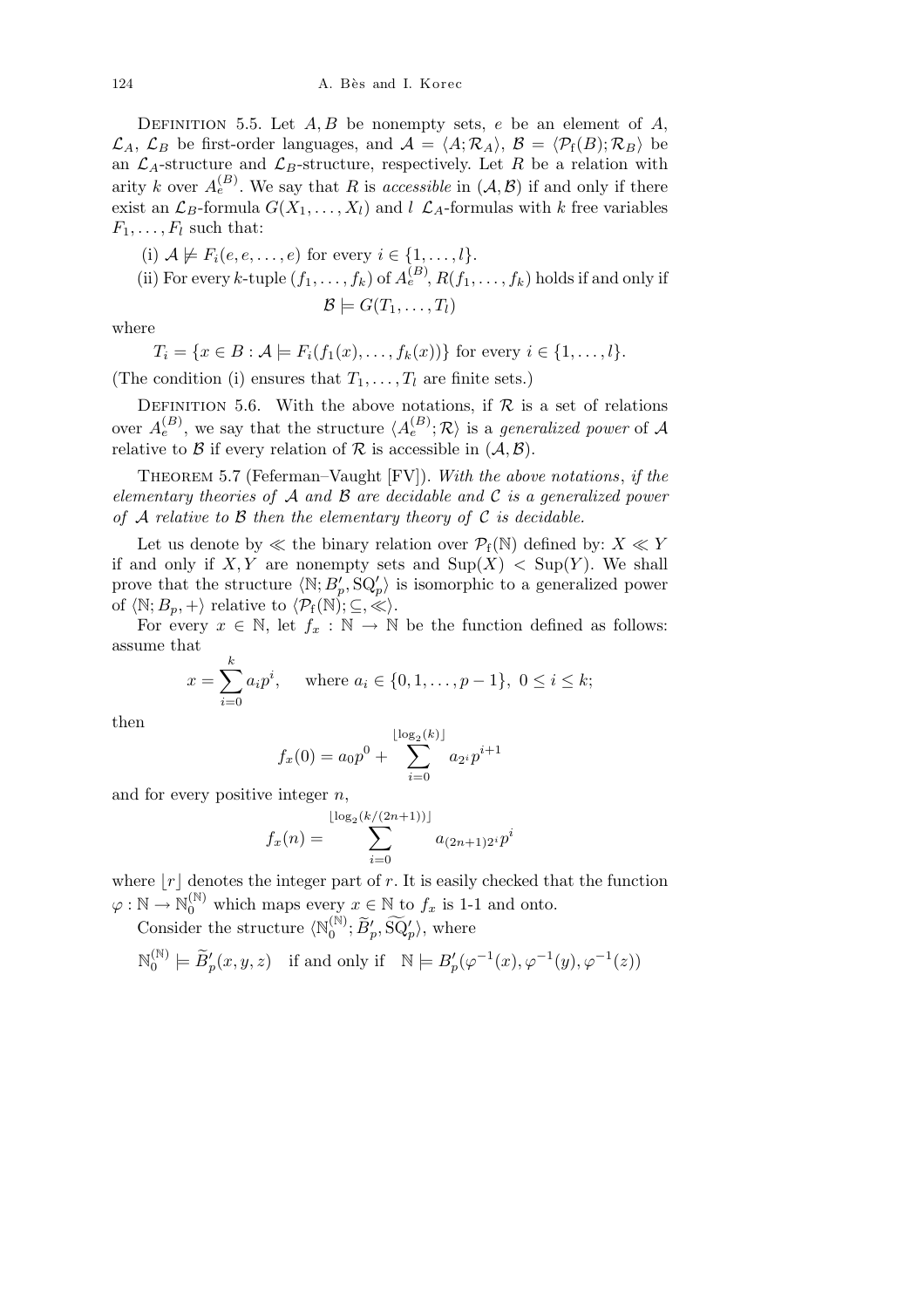and

$$
\mathbb{N}_0^{(\mathbb{N})} \models \widetilde{\mathrm{SQ}}_p'(x,y) \quad \text{if and only if} \quad \mathbb{N} \models \mathrm{SQ}_p'(\varphi^{-1}(x),\varphi^{-1}(y))
$$

for all  $x, y, z \in \mathbb{N}_0^{(\mathbb{N})}$  $\binom{\mathbb{N}}{0}$ . This structure is clearly isomorphic to  $\langle \mathbb{N}; B'_{p}, \text{SQ}'_{p} \rangle$ .

We intend to prove that  $\langle N_0^{(N)} \rangle$  $\{0\}\,0^{\mathbb{N}}\,;\,\widetilde{B}'_p,\,\widetilde{\mathrm{SQ}}'_p\}$  is a generalized power of  $\langle \mathbb{N}; B_p, + \rangle$  relative to  $\langle \mathcal{P}_{f}(\mathbb{N}); \subseteq, \ll \rangle$ . For this we have to show that the relations  $\widetilde{SQ}'_p$  and  $\widetilde{B}'_p$  are accessible in  $(\langle \mathbb{N}; B_p, + \rangle, \langle \mathcal{P}_{f}(\mathbb{N}); \subseteq, \ll \rangle).$ 

We first introduce several relations and functions over  $\mathcal{P}_f(\mathbb{N})$ .

LEMMA 5.8. The following relations and functions over  $P_f(N)$  are defin*able in the structure*  $\langle \mathcal{P}_{f}(\mathbb{N}); \subseteq, \ll \rangle$ :

- $[X$  *is empty*], *denoted by* Empty $(X)$ ;
- $[X$  *is a singleton*], *denoted by*  $\text{Singl}(X)$ ;
- *• the singleton {*0*}*, *denoted by* Zero;

• *the function denoted by*  $Y = \text{Succ}(X)$ , *which maps every singleton*  $X = \{n\}$  *to*  $Y = \{n+1\}$   $(n \in \mathbb{N});$ 

• the function denoted by  $Y = \text{Sup}(X)$ , which maps every nonempty set *X* with maximal element *n* to the singleton  $Y = \{n\}$ *.* 

P r o o f. The corresponding definitions are:

 $\text{Embtv}(X) \Leftrightarrow (\forall Y(X \subseteq Y))$ ;  $\text{Singl}(X) \Leftrightarrow (\neg \text{Empty}(X) \land \forall Y (Y \subseteq X \Rightarrow (\text{Empty}(Y) \lor X = Y))),$  $X = \text{Zero} \Leftrightarrow (\text{Sing}(X) \wedge \forall Y (\neg Y \ll X));$ 

 $Y = \text{Succ}(X) \Leftrightarrow (\text{Sing}(X) \wedge \text{Sing}(Y) \wedge X \ll Y \wedge \neg \exists Z(X \ll Z \wedge Z \ll Y));$ *Y* = Sup(*X*)  $\Leftrightarrow$  ( $\neg$ Empty(*X*)  $\land$  Singl(*Y*)  $\land$  ∀*Z*(*X*  $\ll$  *Z*  $\Leftrightarrow$  *Y*  $\ll$  *Z*)).

LEMMA 5.9. *The relation*  $\widetilde{SQ}'_p$  *is accessible in*  $(\langle \mathbb{N}; B_p, + \rangle, \langle \mathcal{P}_{f}(\mathbb{N}); \subseteq, \ll \rangle).$ 

P r o o f. Let  $x, y$  be two integers with respective *p*-ary expansions  $x =$  $[x_k \dots x_1 x_0]_p$  and  $y = [y_k \dots y_1 y_0]_p$ . Then  $\widetilde{\mathrm{SQ}}_p(f_x, f_y)$  holds if and only if both *x* and *y* have a single nonzero digit, say  $x_i$  and  $y_j$ , each being equal to 1, and either  $i = 0$  and  $j = 1$ , or  $i > 0$  and  $j = 2i$ . These conditions can be expressed in the following (equivalent) way: there exists  $n \in \mathbb{N}$  such that  $f_x(n) = p^l$ ,  $f_y(n) = p^{l+1}$  for some  $l \in \mathbb{N}$ , and  $f_x(n') = f_y(n') = 0$  whenever  $n' \neq n$ . This yields the following description of  $\widetilde{SQ}_{p}'$ :

Consider

$$
F_1(u, v) : \neg (u = 0 \lor v = 0)
$$

and

$$
F_2(u, v): \quad \text{NextPow}_p(u, v).
$$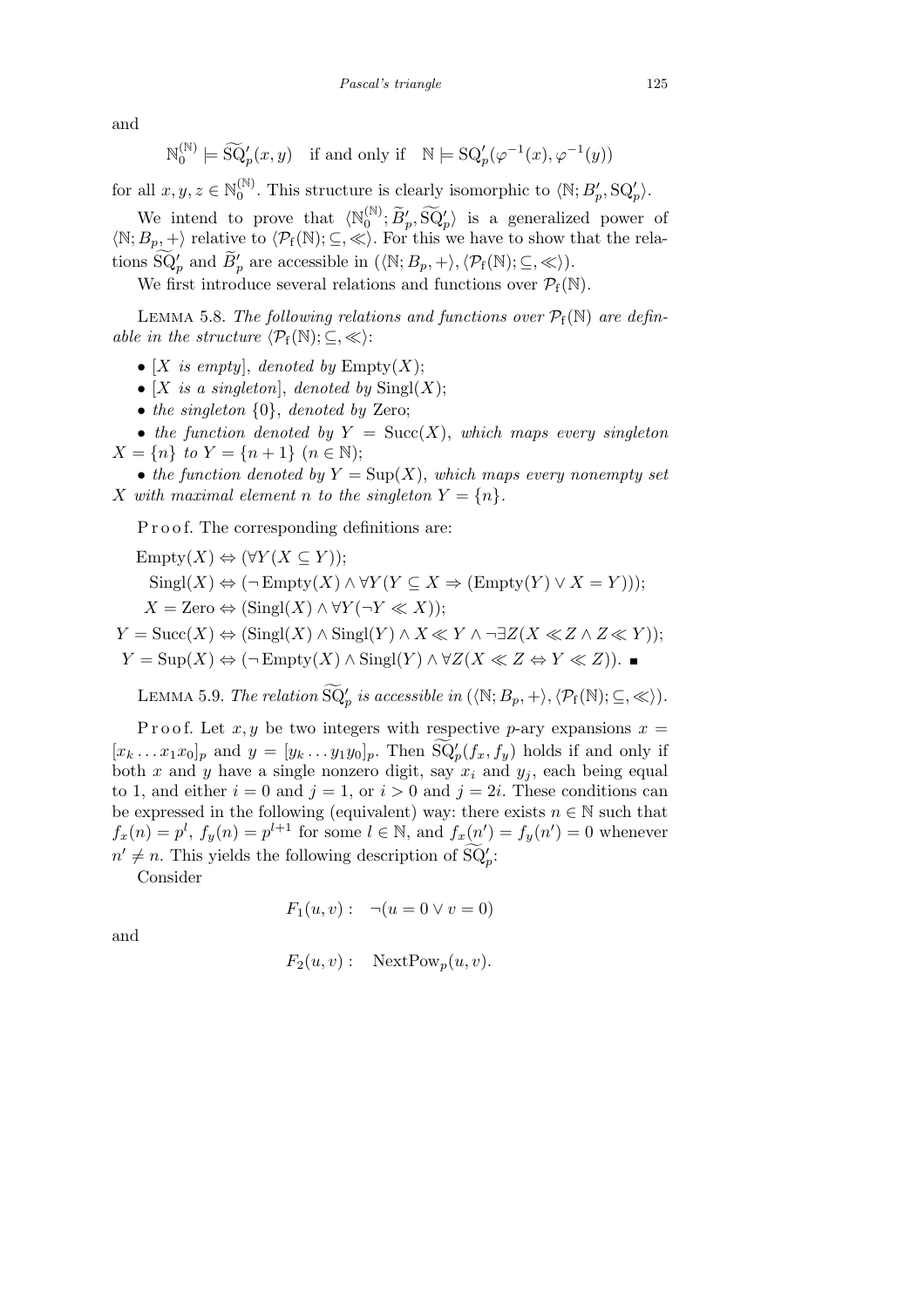$F_1$  and  $F_2$  can be seen as  ${B_p, +}$ -formulas (since NextPow<sub>p</sub> is easily definable in  $\langle \mathbb{N}; B_p, + \rangle$ ). Then consider

$$
G(T_1, T_2): \quad \text{Singl}(T_1) \wedge T_1 \subseteq T_2.
$$

 $G(T_1, T_2)$  can be seen as a  $\{\subseteq, \ll\}$ -formula (by Lemma 5.8). From the above remark it is clear that  $\widetilde{\mathrm{SQ}}_p'(f_x, f_y)$  holds if and only if  $G(T_1, T_2)$  does, with

 $T_i = \{n \in \mathbb{N} : \langle \mathbb{N}; B_p, + \rangle \models F_i(f_x(n), f_y(n))\}$  for every  $i \in \{1, 2\}$ .

LEMMA 5.10. *The relation*  $\widetilde{B}'_p$  *is accessible in*  $(\langle \mathbb{N}; B_p, + \rangle, \langle \mathcal{P}_{f}(\mathbb{N}); \subseteq, \ll \rangle).$ 

Proof. Let  $x, y$  be two integers with respective *p*-ary expansions  $x =$  $[x_k \dots x_1 x_0]_p$  and  $y = [y_k \dots y_1 y_0]_p$ . By Lucas' Theorem,

$$
B_p(x,y) = \prod_{i=0}^k {x_i + y_i \choose x_i} \text{MOD } p
$$
  
=  ${x_0 + y_0 \choose x_0} \prod_{i=0}^{\lfloor \log_2(k) \rfloor} {x_2 + y_2 \choose x_2i}$   

$$
\times \prod_{j=1}^{\lfloor (k-1)/2 \rfloor} \prod_{i=0}^{\lfloor \log_2(k/(2j+1)) \rfloor} {x_{(2j+1)2^i} + y_{(2j+1)2^i} \choose x_{(2j+1)2^i}} \text{MOD } p
$$
  
=  $B_p(f_x(0), f_y(0)) \prod_{j=1}^{\lfloor (k-1)/2 \rfloor} B_p(f_x(j), f_y(j)) \text{MOD } p$   
=  $\prod_{j=0}^{\lfloor (k-1)/2 \rfloor} B_p(f_x(j), f_y(j)) \text{MOD } p.$ 

This identity allows us to split the computation of  $B_p(x, y)$  into a finite number of computations of  $B_p(f_x(j), f_y(j))$ , which we then multiply modulo *p*.

Consider the following  ${B_p, +}$ -formulas:

$$
F_1(x, y, z): \quad x \neq 0 \lor y \neq 0,
$$
  
\n
$$
F_2^i(x, y, z): \quad (x \neq 0 \lor y \neq 0) \land B_p(x, y) = i \quad (i = 0, 1, \dots, p - 1),
$$
  
\n
$$
F_3(x, y, z): \quad z \neq 0,
$$
  
\n
$$
F_4^j(x, y, z): \quad z = j \quad (j = 1, \dots, p - 1).
$$

We now find a  $\{\subseteq,\ll\}$ -formula *F* which describes the computation of  $B_p(x, y)$ . The idea is to introduce p finite sets  $Y_0, Y_1, \ldots, Y_{p-1}$  which encode<br>the computation of  $\prod_{j=0}^{\lfloor (k-1)/2 \rfloor} B_p(f_x(j), f_y(j))$  modulo p, in the following way: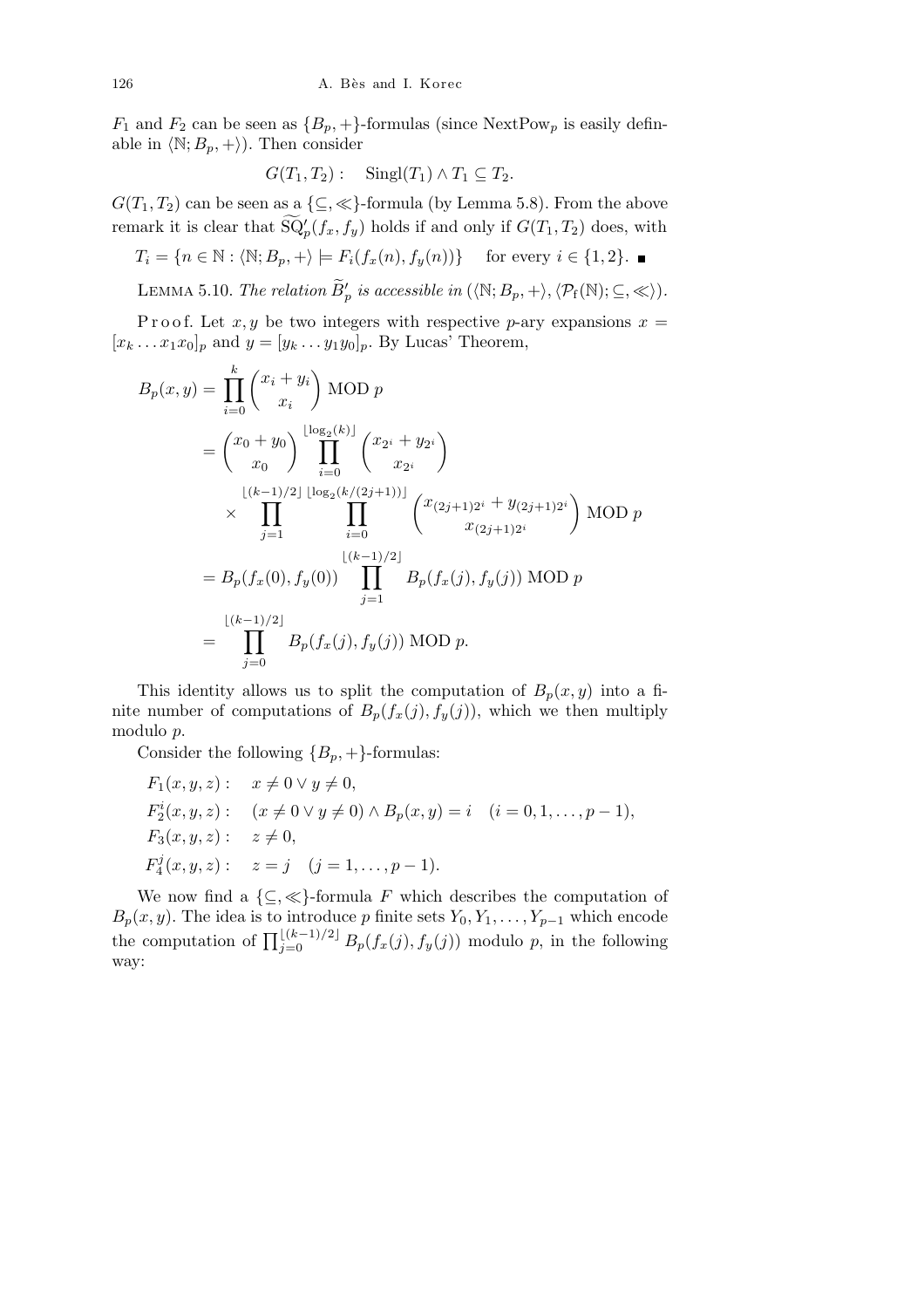• If  $B_p(f_x(\lfloor (k-1)/2 \rfloor), f_y(\lfloor (k-1)/2 \rfloor)) = h$  then  $\lfloor (k-1)/2 \rfloor \in Y_h$ , and  $\lfloor (k-1)/2 \rfloor$  ∉ *Y<sub>i</sub>* for every *i* ≠ *h*.

• For every  $j < \lfloor (k-1)/2 \rfloor$ , if  $j + 1 \in Y_l$  and  $B_p(f_x(j), f_y(j)) = m$  then  $j \in Y_{lmMODp}$ , and  $j \notin Y_i$  for every  $i \neq lm MOD p$ .

This means that for every  $j \leq \lfloor (k-1)/2 \rfloor$ ,  $j \in Y_l$  if and only if l equals<br>the partial product  $\prod_{i=j}^{\lfloor (k-1)/2 \rfloor} B_p(f_x(i), f_y(i))$  MOD p. Thus one sees that at the end of the computation, the value of  $B_p(x, y)$  will be the (unique) integer *l* such that  $0 \in Y_l$ . These ideas lead to the following definition for *F*:

$$
F(T_1, T_2^0, T_2^1, \dots, T_2^{p-1}, T_3, T_4^1, T_4^2, \dots, T_4^{p-1})
$$
  
\n
$$
(\text{Empty}(T_1) \Rightarrow (\text{Sing}(T_3) \land \text{Zero} \subseteq T_4^1))
$$
  
\n
$$
\land \neg \text{Empty}(T_1) \Rightarrow \exists Y_0, Y_1, \dots, Y_{p-1}
$$
  
\n
$$
\left(\text{Sup}(Y_0, Y_1, \dots, Y_{p-1}) = \text{Sup}(T_1)\right)
$$
  
\n
$$
\land \bigwedge_{i=0}^{p-1} (\text{Sup}(T_1) \subseteq T_2^i \Leftrightarrow \text{Sup}(T_1) \subseteq Y_i)
$$
  
\n
$$
\land \forall Z \left((\text{Sing}(Z) \land Z \ll \text{Sup}(T_1)) \Rightarrow
$$
  
\n
$$
\left(\neg Z \subseteq T_1 \Rightarrow \bigwedge_{i=0}^{p-1} (\text{Succ}(Z) \subseteq Y_i \Leftrightarrow Z \subseteq Y_i) \right)
$$
  
\n
$$
\land \left(Z \subseteq T_1 \Rightarrow \bigwedge_{0 \le i,j \le p-1} ((\text{Succ}(Z) \subseteq Y_i \land Z \subseteq T_2^j) \Leftrightarrow Z \subseteq Y_{ij \text{ MOD } p}) \right) \right)
$$
  
\n
$$
\land \bigwedge_{j=1}^{p-1} (\text{Zero} \subseteq Y_j \Rightarrow (\text{Sing}(T_3) \land \text{Zero} \subseteq T_4^j))
$$
  
\n
$$
\land \text{Zero} \subseteq Y_0 \Rightarrow \text{Empty}(T_3).
$$

Finally, one checks that for all  $x, y, z \in \mathbb{N}$ ,  $\widetilde{B}'_p(f_x, f_y, f_z)$  holds if and only if  $F(\ldots)$  does, with

$$
T_i = \{ n \in \mathbb{N} : \langle \mathbb{N}; B_p, + \rangle \models F_i(f_x(n), f_y(n), f_z(n)) \} \text{ for every } i \in \{1, 3\}
$$
  
and

$$
T_2^i = \{ n \in \mathbb{N} : \langle \mathbb{N}; B_p, + \rangle \models F_2^i(f_x(n), f_y(n), f_z(n)) \} \qquad (i = 0, 1, \dots, p - 1),
$$
  
\n
$$
T_4^j = \{ n \in \mathbb{N} : \langle \mathbb{N}; B_p, + \rangle \models F_4^j(f_x(n), f_y(n), f_z(n)) \} \qquad (j = 1, \dots, p - 1). \blacksquare
$$

From Lemmas 5.9 and 5.10 we now deduce the following: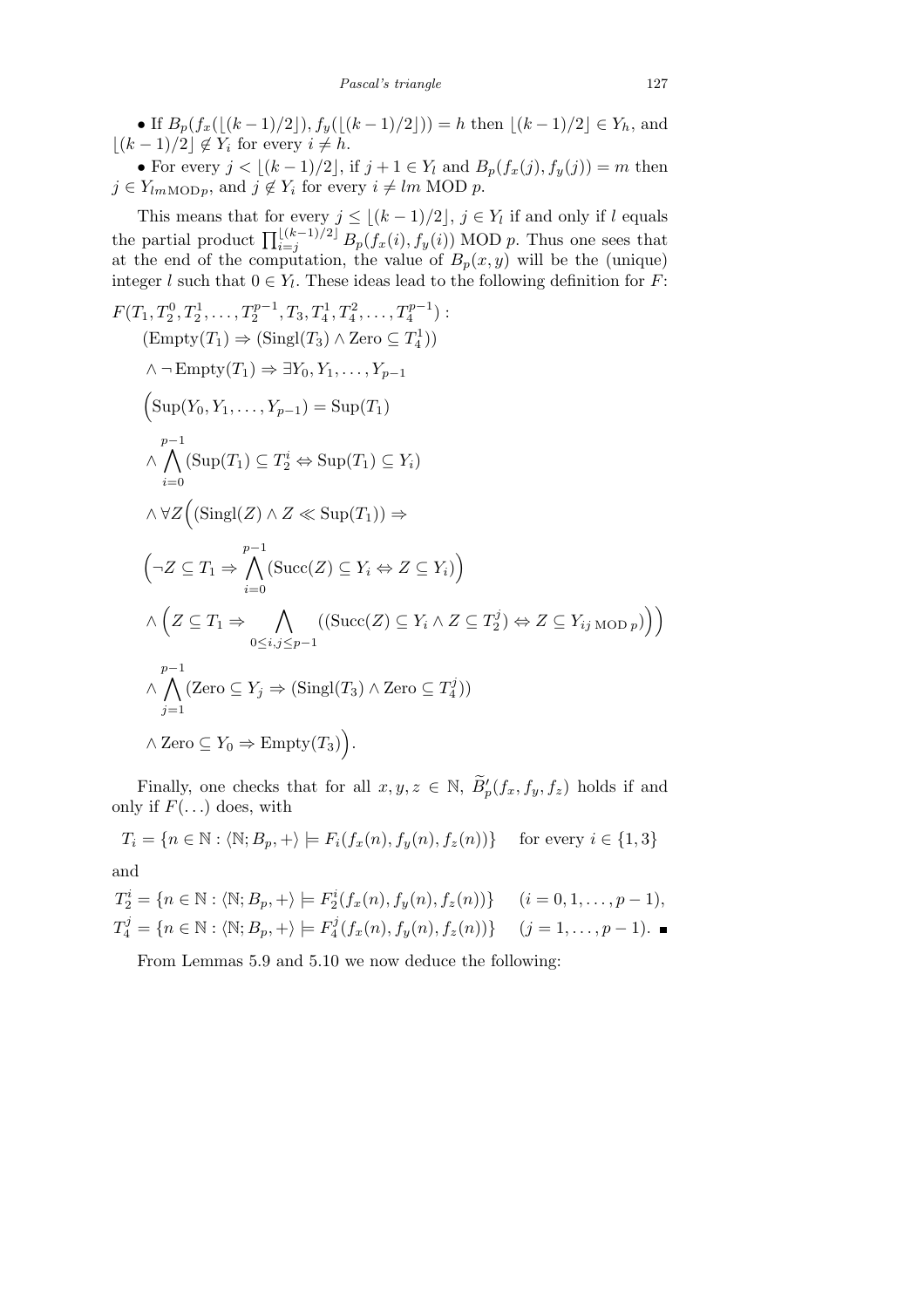COROLLARY 5.11. The structure  $\langle N_0^{(\mathbb{N})} \rangle$  $\{ \widetilde{\mathbf{B}}_p^{\prime}, \widetilde{\mathbf{B}}_p^{\prime} \}$  is a generalized power *of*  $\langle \mathbb{N}; B_p, + \rangle$  *relative to*  $\langle \mathcal{P}_{f}(\mathbb{N}); \subseteq, \ll \rangle$ .

LEMMA 5.12. *The elementary theory of*  $\langle P_f(\mathbb{N}); \subseteq, \ll \rangle$  *is decidable.* 

P r o o f. By [Ko3] the elementary theory of  $\langle \mathbb{N}; B_2, + \rangle$  is decidable. Consider the relation  $x \prec y$  over N which holds if and only if there exists *i* ∈ N such that  $x < 2^i \leq y$ . Using + and Pow<sub>2</sub> one easily defines  $\prec$  in  $\langle \mathbb{N}; B_2, + \rangle$ . Furthermore,  $\subseteq_2$  is definable in  $\langle \mathbb{N}; B_2, + \rangle$ . It follows that the elementary theory of  $\langle \mathbb{N}; \underline{\mathbb{C}}_2, \prec \rangle$  is decidable. Now let  $h : \mathbb{N} \to \mathcal{P}_{f}(\mathbb{N})$  be the function which maps every integer  $n = \sum_{i=1}^{k}$  $\sum_{j=0}^{k} 2^{i_j}$  (with  $i_j$  pairwise distinct) to  $h(x) = \{i_0, i_1, \ldots, i_k\}$ . *h* is obviously 1-1 and onto; moreover, one checks that for all  $n, n' \in \mathbb{N}$ ,  $n \sqsubseteq_2 n'$  if and only if  $h(n) \subseteq h(n')$ , and  $n \prec n'$  if and only if  $h(n) \ll h(n')$ . Therefore the structures  $\langle \mathbb{N}; \underline{\mathbb{C}}_2, \prec \rangle$  and  $\langle \mathcal{P}_{f}(\mathbb{N}); \underline{\mathbb{C}}, \ll \rangle$ are isomorphic, from which the result follows.

THEOREM 5.13. For every prime p the elementary theory of  $\langle \mathbb{N}; B_p, \mathbb{S} \mathbb{Q}_p \rangle$ *is decidable.*

P r o o f. By Corollary 5.11 the structure  $\langle \mathbb{N}_0^{(\mathbb{N})} \rangle$  $\{0^{(\mathbb{N})}\}\, \widetilde{B}'_p, \widetilde{\mathrm{SQ}}'_p\}$  is a generalized power of  $\langle \mathbb{N}; B_p, + \rangle$  relative to  $\langle \mathcal{P}_{f}(\mathbb{N}); \subseteq, \ll \rangle$ . By [Ko3] and Lemma 5.12 the last two structures have decidable elementary theories, thus by Theorem 5.7 the same holds for  $\langle \mathbb{N}_0^{(\mathbb{N})} \rangle$  $\widetilde{D}_0^{(N)}$ ;  $\widetilde{B}_p'$ ,  $\widetilde{SQ}_p'$ ). Now this structure is isomorphic to  $\langle \mathbb{N}; B'_{p}, \mathbf{S} \mathbf{Q}'_{p} \rangle$ , which has therefore a decidable elementary theory, and the result follows from the fact that  $B_p$  and  $SQ_p$  are definable in this structure.

**Acknowledgements.** The authors wish to thank the anonymous referee for many valuable corrections and suggestions.

## **References**

- [BJW] P. T. Bateman, C. G. Jockusch and, A. R. Woods, *Decidability and undecidability with a predicate for the primes*, J. Symbolic Logic 58 (1993), 672–687.
- [Be] A. B`e s, *On Pascal triangles modulo a prime power* , Ann. Pure Appl. Logic 89 (1997), 17–35.
- [Bo] B. A. Bondarenko, *Generalized Pascal Triangles and Pyramids*, *their Fractals*, *Graphs and Applications*, "Fan", Tashkent, 1990 (in Russian).
- [BHMV] V. Bruyère, G. Hansel, C. Michaux and R. Villemaire, *Logic and* p*recognizable sets of integers*, Bull. Belg. Math. Soc. Simon Stevin 1 (1994), 191–238.
	- [Ce] P. C e gi el ski, *Definability*, *decidability*, *complexity*, Ann. Math. Artificial Intelligence 16 (1996), 311–342.
	- [Di] L. E. Dickson, *History of the Theory of Numbers*, Vol. I, Chelsea, New York, 1952, Ch. IX.
	- [El] W. and F. Ellison, *Prime Numbers*, Hermann, Paris, 1985.
	- [FV] S. Feferman and R. L. Vaught, *The first order properties of products of algebraic systems*, Fund. Math. 47 (1959), 57–103.